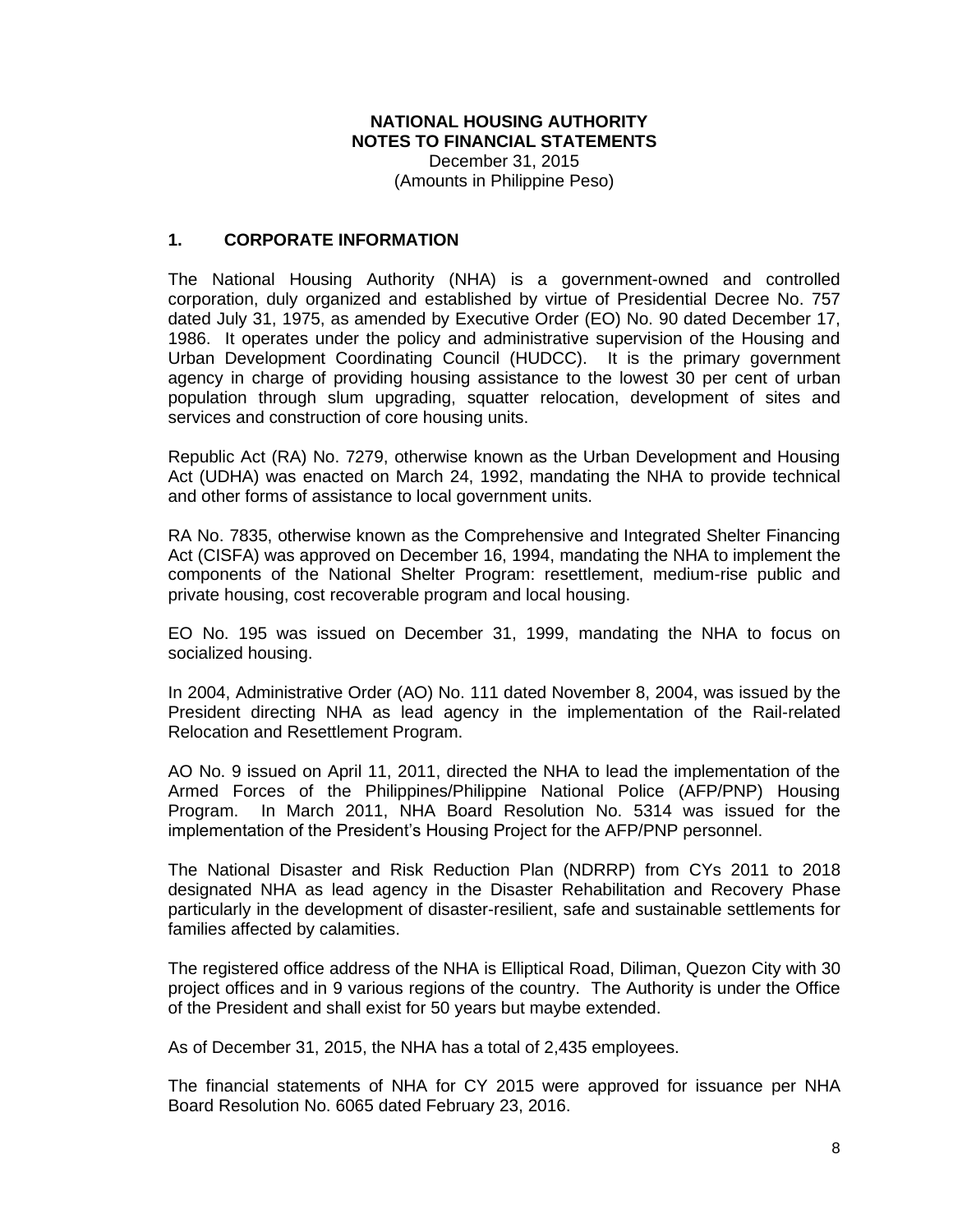## **2. SUMMARY OF SIGNIFICANT ACCOUNTING POLICIES, VALUATION & ESTIMATES**

#### 2.1. Statement of Compliance

The financial statements as of December 31, 2015, were presented in accordance with state accounting principles generally accepted in the Philippines.

#### 2.2. Basis for the preparation of the financial statements

The financial statements of the NHA are composed of the accounts of the NHA-owned funds and the Comprehensive and Integrated Shelter Financing Act (CISFA) fund which are consolidated quarterly. CISFA funds were released by the Bureau of Treasury (BTr) for the Local Housing Program and the Medium-Rise Public and Private Housing.

No set of books are being maintained in the provincial, district and project offices. Cash Receipts Register together with copies of Official Receipts and deposit slips are being prepared for collections and the same are submitted to the NHA Accounting Department for recording. Likewise, Monthly Summary of Expenses is submitted together with copies of disbursements and supporting documents for recording.

In compliance with COA Circular No. 2004-001 dated May 7, 2004, and COA Circular Letter No. 2004-002 dated April 29, 2004, bearing on the guidelines and procedures on the adoption of the Chart of Accounts under the New Government Accounting System (NGAS) by Government-Owned and/or Controlled Corporations (GOCCs), the NHA implemented the new system effective October 1, 2005. The balances of accounts as of September 30, 2005 were converted to the prescribed chart of accounts.

COA Circular No. 2008-001 dated January 29, 2008, the Revised Philippine Government Chart of Accounts (PGCA) is issued to prescribe the use of a more comprehensive Chart of Accounts to respond to the information needs of government agencies in implementing the New Government Accounting System (NGAS). The NHA reclassified all account balances in the Trial Balance as of March 31, 2008 to the revised chart of accounts.

To enhance the accountability and transparency of the financial reports, and ensure comparability of financial information, the COA recognizes the need to revise the New Government Accounting System (NGAS) Chart of Accounts with the adoption of the Philippine Public Sector Accounting Standards/(PPSAS) which were harmonized with the International Public Sector Accounting Standards (IPSAS).

The Authority will comply on the adoption of PPSAS upon receipt of the approved revised chart of accounts for GOCCs.

#### 2.3. Cash and cash equivalents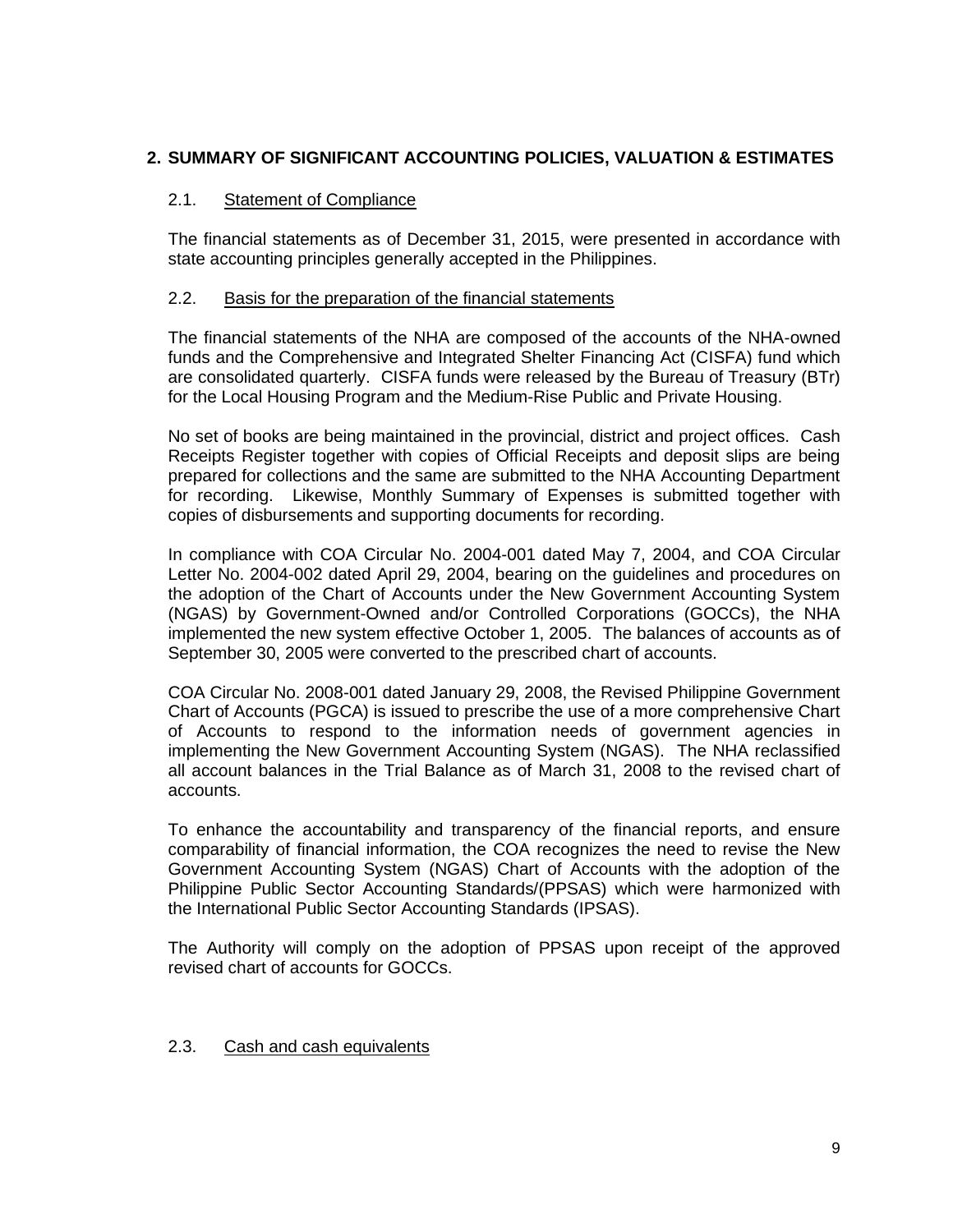Cash includes cash on hand and in banks. Cash equivalents are temporary investments in Treasury Bills with the BTr with maturities of three months or less. Petty cash funds are maintained under the imprest system.

### 2.4. Receivables

Receivables are stated at face value, except for rental receivables, which is net of allowance for doubtful accounts.

### 2.5. Allowance for doubtful accounts

The allowance for doubtful accounts is based on estimated collectability of rental receivable balances. Higher rate of allowance is provided for long-outstanding accounts based on the aging report as follows: 4 to 6 months, 10 per cent; 7 to 12 months, 20 per cent; over 1 year to 3 years, 30 per cent; over 3 years to 5 years, 40 per cent; and over 5 years, 50 per cent.

Allowance for doubtful accounts were set up for dormant receivables from local government units, loans receivables, due from GOCCs, Local Government Units (LGUs), and National Government Agencies (NGAs).

#### 2.6. Investments in securities

Treasury bills with more than 91 days maturity period are classified under Investments in Securities. The investments are recorded at acquisition cost and the interest earned therein is recorded upon maturity.

#### 2.7. Inventories

Inventories in the form of housing projects completed and undergoing development are valued at construction cost plus pre-development costs and expenses for design and supervision. Acquired assets, which represent foreclosed property, are valued at the total amount due from such account at the time of foreclosure plus all incidental expenses such as legal fees and foreclosure expenses.

#### 2.8. Property and equipment

Property and equipment are carried at cost less accumulated depreciation. Significant improvements are capitalized, while cost of maintenance and repairs are charged to expense. When property is disposed, the cost and the related accumulated depreciation are eliminated. Any gain or loss resulting from their disposal is credited or charged to current operations.

Completed projects for transfer to various government agencies based on Deed of Transfer and Acceptance (DOTA) or Deed of Donation and Acceptance (DODA) is recognized under the Building and Structures account - Completed Development for Transfer - Land and Other Structure, not subject to depreciation.

#### 2.9. Depreciation

Depreciation is computed using the straight-line method, which recognizes equal periodic charges over the estimated lives of the assets ranging from five to 30 years.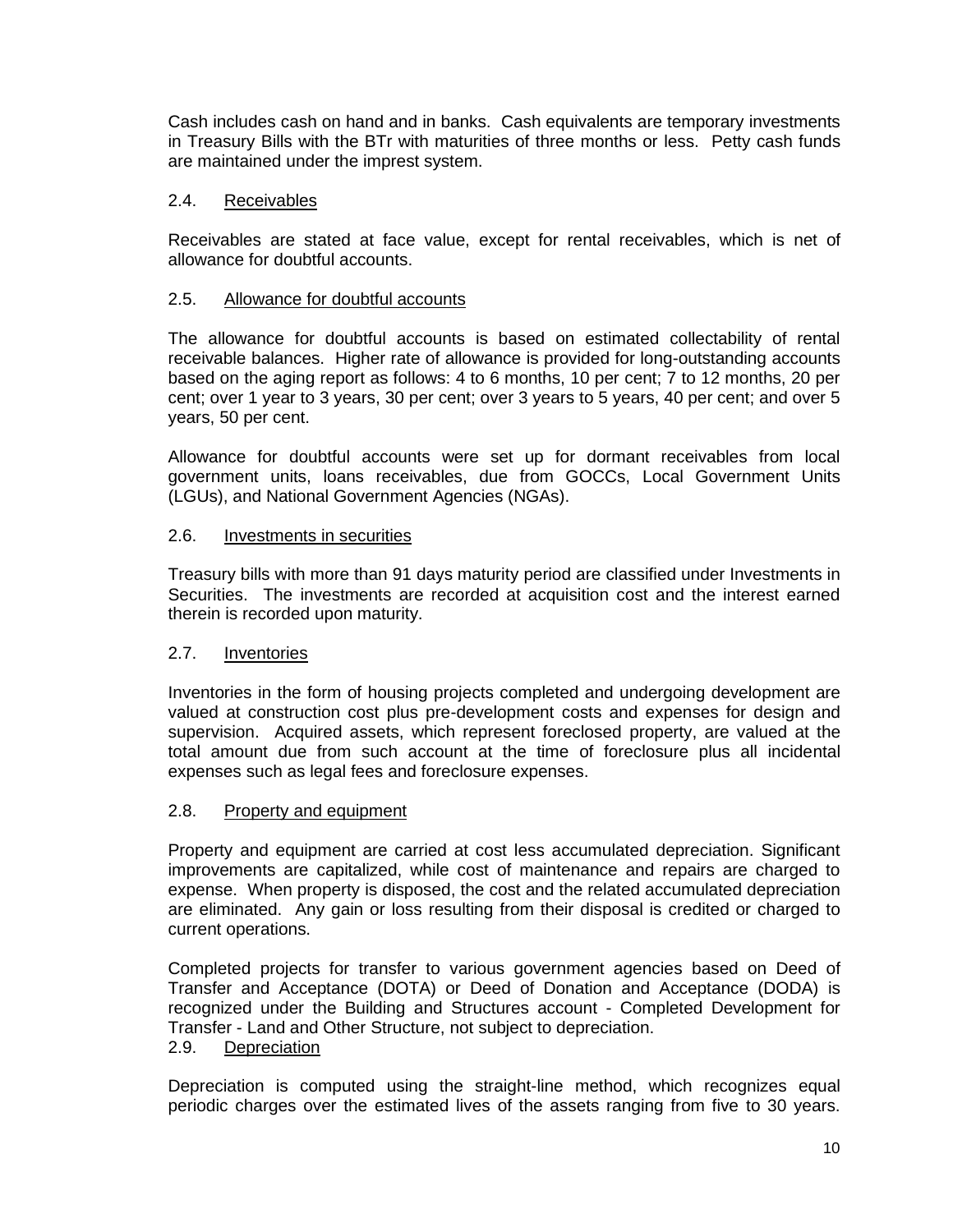Estimated salvage value pegged at 10 per cent of the acquisition cost is deducted before dividing the same by the estimated useful life. This is in accordance with COA Circular No. 2003-007 dated December 11, 2003.

### 2.10. Recognition of Liability

Liability is recognized at the time goods are accepted, services are rendered and when supplier/creditor bills are received.

### 2.11. Recognition of income and expenses

The NHA adopts the modified accrual basis of accounting. All expenses are recognized when incurred and reported in the financial statements in the period to which they relate. Income is recognized at the time it is earned and is regarded as applicable to the period in which it is realized.

Time-based accrual policy is being used for uncollected interest. Under this policy, an account shall be accrued for a period of one year only and there will be an automatic stoppage of accruals once the subject account becomes more than one year delinquent.

#### 2.12. Taxes and licenses

Under Republic Act No. 7279, the NHA is exempted from national taxes on sale, exchange or other disposition of real property under the socialized housing program. However, NHA is not exempted from the 20 per cent final withholding tax on interest from currency bank deposits, yield, or any other monetary benefits from deposit substitutes, trust funds, and similar arrangements and royalties; and income taxes from transactions not directly related to socialized housing.

# **3. CASH AND CASH EQUIVALENTS**

The account consists of:

|                     | 2015           | 2014           |
|---------------------|----------------|----------------|
| Cash on hand        |                |                |
| Collecting officers | 5,347,085      | 7,579,907      |
| Disbursing officers | 22,770,507     | 41,816,988     |
| Petty cash fund     | 466,496        | 277,718        |
| Cash in bank        |                |                |
| Current             | 9,774,006,802  | 13,388,651,352 |
| Savings             | 169,031,985    | 99,460,334     |
| Time deposit        | 2,167,526,209  | 640,503,068    |
|                     | 12,139,149,084 | 14,178,289,367 |

*Cash disbursing officers* account includes cash advances for special purpose.

The decrease in Cash in bank-current account were due to decrease in subsidy received from the National Government. Placements to high yield and special savings deposits were initiated in January and February 2015.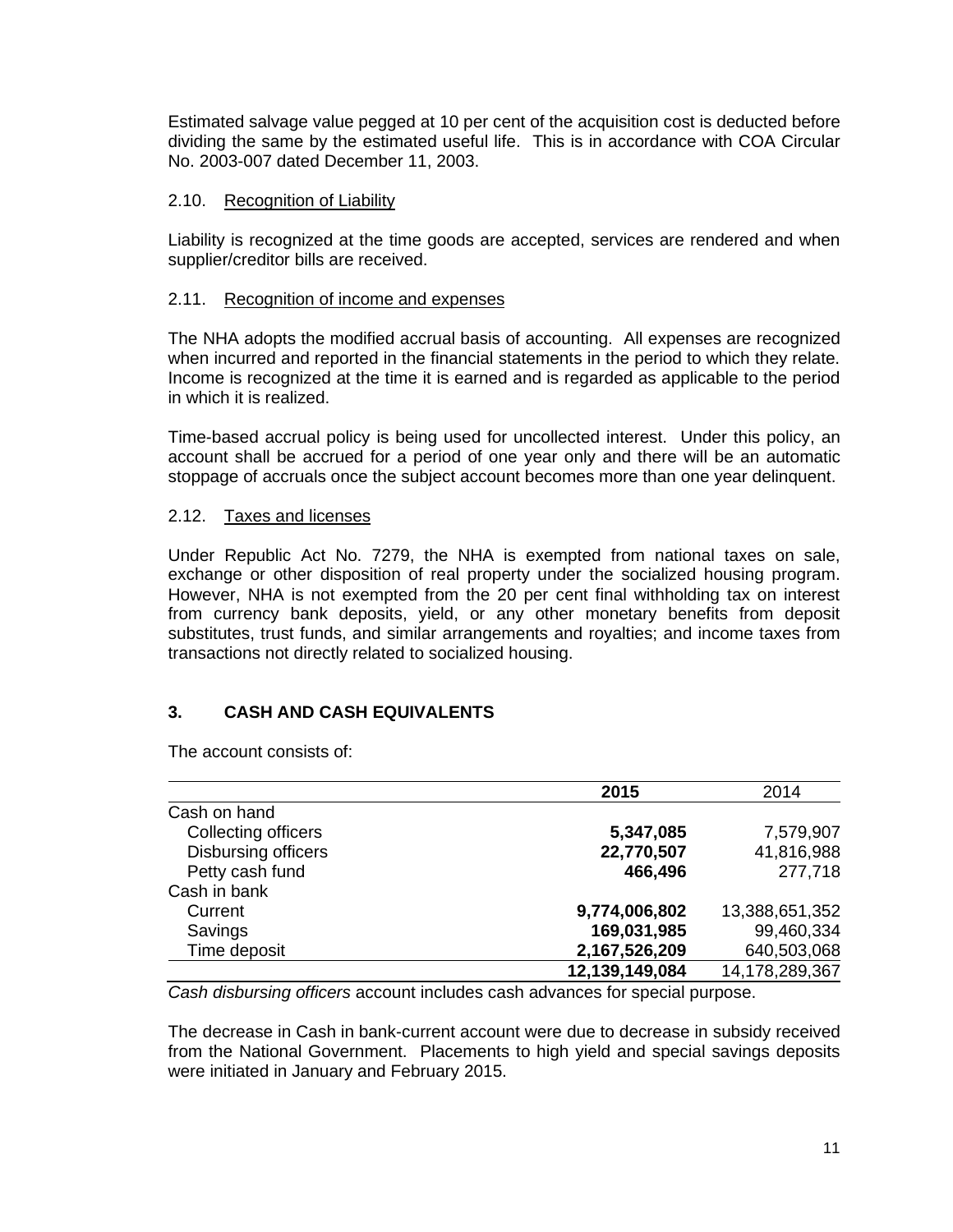### **4. RECEIVABLES**

This account is composed of the following:

|                                     | 2015          | 2014          |
|-------------------------------------|---------------|---------------|
| Accounts receivable                 |               |               |
| Receivables - cash sales            | 83,082,942    | 83,082,942    |
| Rental receivables                  | 2,379,721,804 | 2,337,511,259 |
| Receivables – mortgage sales        | 113,179,294   | 116,470,561   |
| Receivables – installment sales     | 1,387,386,435 | 1,163,967,487 |
| Due from officers and employees     | 232,293       | 485,625       |
| Loans receivable                    |               |               |
| LGUs                                | 19,794,033    | 16,056,223    |
| Others                              | 708,898,213   | 532,640,504   |
| Interest receivable                 | 58,862,249    | 45,419,572    |
| Due from                            |               |               |
| <b>NGAs</b>                         | 930,806,519   | 938,582,408   |
| <b>GOCCs</b>                        | 8,458,907     | 13,295,164    |
| <b>LGUs</b>                         | 1,350,327,071 | 1,149,331,309 |
| NGOs/POs                            | 11,278,694    | 11,278,694    |
| Receivables - disallowances/charges | 682,856       | 1,839,677     |
| Other receivables                   | 38,343,594    | 37,752,604    |
|                                     | 7,091,054,904 | 6,447,714,029 |
| Allowance for doubtful accounts     | (270,731,497) | (272,728,497) |
|                                     | 6,820,323,407 | 6,174,985,532 |

*Accounts receivable* represents the current portion due from beneficiaries in various housing projects. The amount of P2.380 billion pertains to Rental receivables from Department of Transportation and Communication (DOTC) for the lease of the North Triangle property covered by a Contract of Lease executed in April 1998. In March 2007, DOTC, NHA and MRT Development Corporation executed a Memorandum of Agreement and Assignment of Agreement, wherein DOTC assigned its Depot Development Rights Payment (DRP) due from MRT Development Corporation, and authorized the latter to remit the same to NHA. The Authority receives monthly remittance from MRT based on Depot DRP schedule starting July 2007.

*Loans receivable – LGUs* represent current portion of loans granted to various local government units under the local housing program of the CISFA funds.

*Loans receivable – others* represent loans granted to beneficiaries under the Northrail/Southrail Relocation Program and other loans, such as employees housing and car loans and other loans granted to beneficiaries, like commercial and industrial loan, housing material loans, small business loans and community mortgage program loans. The account also includes CISFA funds granted to various water districts, cooperatives and community associations for the implementation of socialized housing projects in urban and urbanizable areas in all congressional districts.

*Interest receivable* of P58.862 million pertains to accrued interest on Installment Sales from accounts with one year arrearages per Aging Report.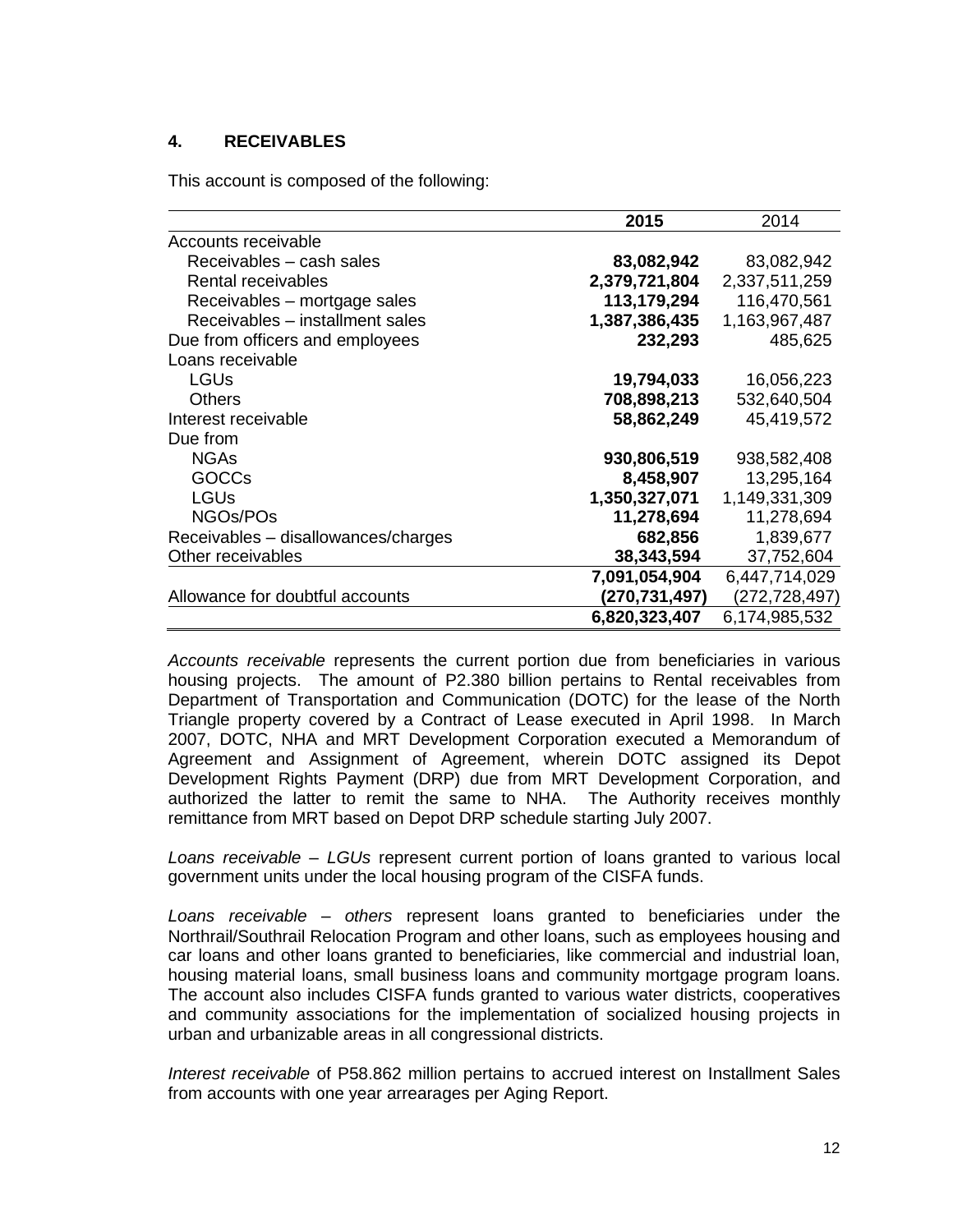*Due from NGAs* are funds release to DPWH of P878 million for the implementation of Zamboanga City Roadmap to Recovery and Reconstruction Plan. The fund covers the expenses necessary for land development and civil works which was conceptualized due to armed conflict that caused heavy damage and burning homes in Zamboanga last September 9, 2013.

*Due from LGUs and Due from NGAs* are advances made by NHA to the different government units, which are subject to liquidation, supported by the Statement of Obligations and Disbursements, duly certified by the City Treasurer, approved by the City Mayor and verified and audited by the Auditor of the City. Thus, the increase in said account was primarily due to advances made to various local government units to cover the construction of houses on stilts, footbridges, communal septic tanks and construction of housing units for indigenous people.

*Due from Non-Government Organizations (NGOs)/Peoples' Organizations (POs)* are advances made to various Electric Cooperatives for the installation of lighting facilities.

*Other receivables* include receivable from various joint venture partners, receivable from beneficiaries for water and electric services, real estate tax, MERALCO meters and service deposits.

The allowance of P270.731 million covers the doubtful accounts from beneficiaries' rental accounts and for dormant receivables from LGUs, GOCCs and Loans Receivable, totaling to P28.465 million.

#### **5. INVENTORIES**

The account consists of the following:

|                                                                                                | 2015           | 2014           |
|------------------------------------------------------------------------------------------------|----------------|----------------|
| Merchandise inventory                                                                          |                |                |
| Completed development for disposition/sale-land<br>Completed development for disposition/sale- | 8,022,132,647  | 4,733,384,193  |
| building                                                                                       | 3,817,393,542  | 2,447,999,639  |
| Construction in progress                                                                       |                |                |
| Housing units                                                                                  | 4,492,661,284  | 3,266,183,250  |
| Resettlement project                                                                           | 3,134,723,140  | 2,190,325,969  |
| Sites and services                                                                             | 49,807,101     | 49,807,101     |
| Slum upgrading                                                                                 | 20,299,817     | 36,849,843     |
| Acquired assets                                                                                | 61,445,836     | 70,174,102     |
|                                                                                                | 19,598,463,367 | 12,794,724,097 |

*Merchandise inventory/items for sale or transfer* account represents the cost of completed projects available for disposition/sale. This also includes property foreclosed by NHA.

*Construction in progress* pertains to the cost of on-going projects of the Authority.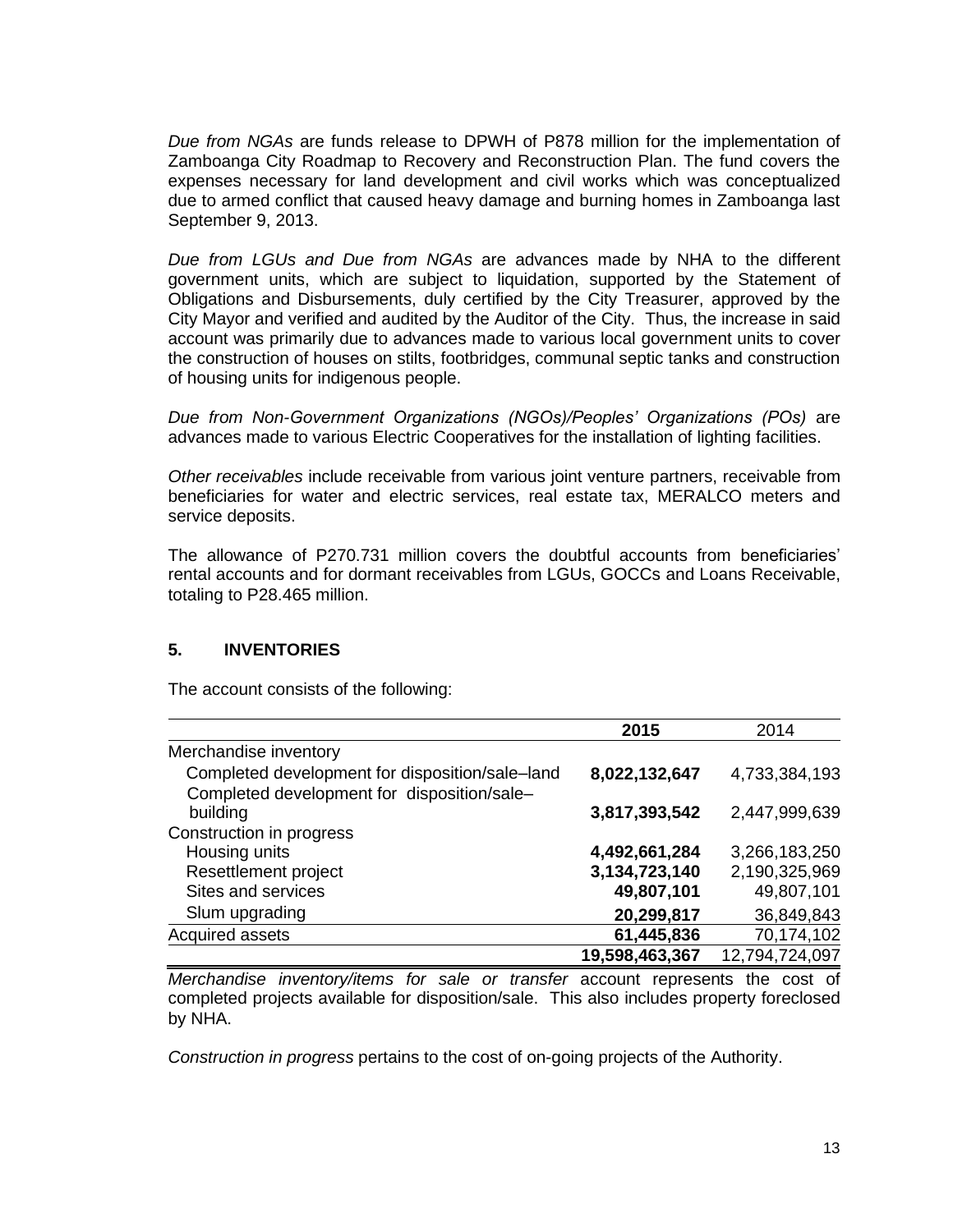### **6. PREPAYMENTS**

The account consists of the following:

|                                         | 2015           | 2014        |
|-----------------------------------------|----------------|-------------|
| Advances to contractors                 | 2,543,035,452  | 551,668,324 |
| Prepaid insurance                       | 795,697        | 792,305     |
| Office supplies inventory               | 9,017,981      | 6,509,945   |
| Medical, dental and laboratory supplies | $\blacksquare$ | 24,700      |
| Other supplies inventory                | 137,503        | 430,174     |
| Drugs and medicine inventory            | 125,803        | 163,801     |
|                                         | 2,553,112,436  | 559,589,249 |

*Advances to contractors* refers to advances made to contractors representing mobilization fee equivalent to 15 per cent of the contract cost. Dormant receivables from contractors amounting to P16.571 million were reclassified to non-current assets.

### **7. LONG-TERM RECEIVABLES**

This account is composed of the long-term portion of the following receivables:

|                                 | 2015           | 2014           |
|---------------------------------|----------------|----------------|
| Installment sales               |                |                |
| NHA - owned fund                | 8,228,633,069  | 6,973,816,631  |
| CISFA fund                      | 748,713,569    | 583,071,466    |
| Loans receivable – others       |                |                |
| NHA - owned fund                | 43,487,959,220 | 37,594,968,861 |
| CISFA fund                      | 40,511,175     | 42,026,112     |
| Loans receivable - LGUs         |                |                |
| $NHA -$ owned fund              | 83,077,201     | 87,877,202     |
| CISFA fund                      | 99,754,787     | 107,428,225    |
| Due from LGUs                   | 16,633,900     | 35,889,700     |
| Due from NGAs                   | 231,610,990    | 289,195,558    |
|                                 | 52,936,893,911 | 45,714,273,755 |
| Allowance for doubtful accounts | (19,534,124)   | (19,534,124)   |
|                                 | 52,917,359,787 | 45,694,739,631 |

*Receivable from installment sales* represents the principal amount not yet due as of balance sheet date from customers arising from the sale of real estate investments.

*Loans receivable – others* represent loans granted to beneficiaries under Northrail/ Southrail Relocation Program, AFP/PNP Housing Program, Emergency Housing Assistance for Calamity Victims, Housing Program for Informal Settler Families (ISFs) living in danger areas and other loans such as car loans, commercial and industrial loans, small business loans and housing material loans. The account also includes CISFA funds granted to various water districts, cooperatives and community associations for the implementation of socialized housing projects in urban and urbanizable areas in all congressional districts. The account consists of: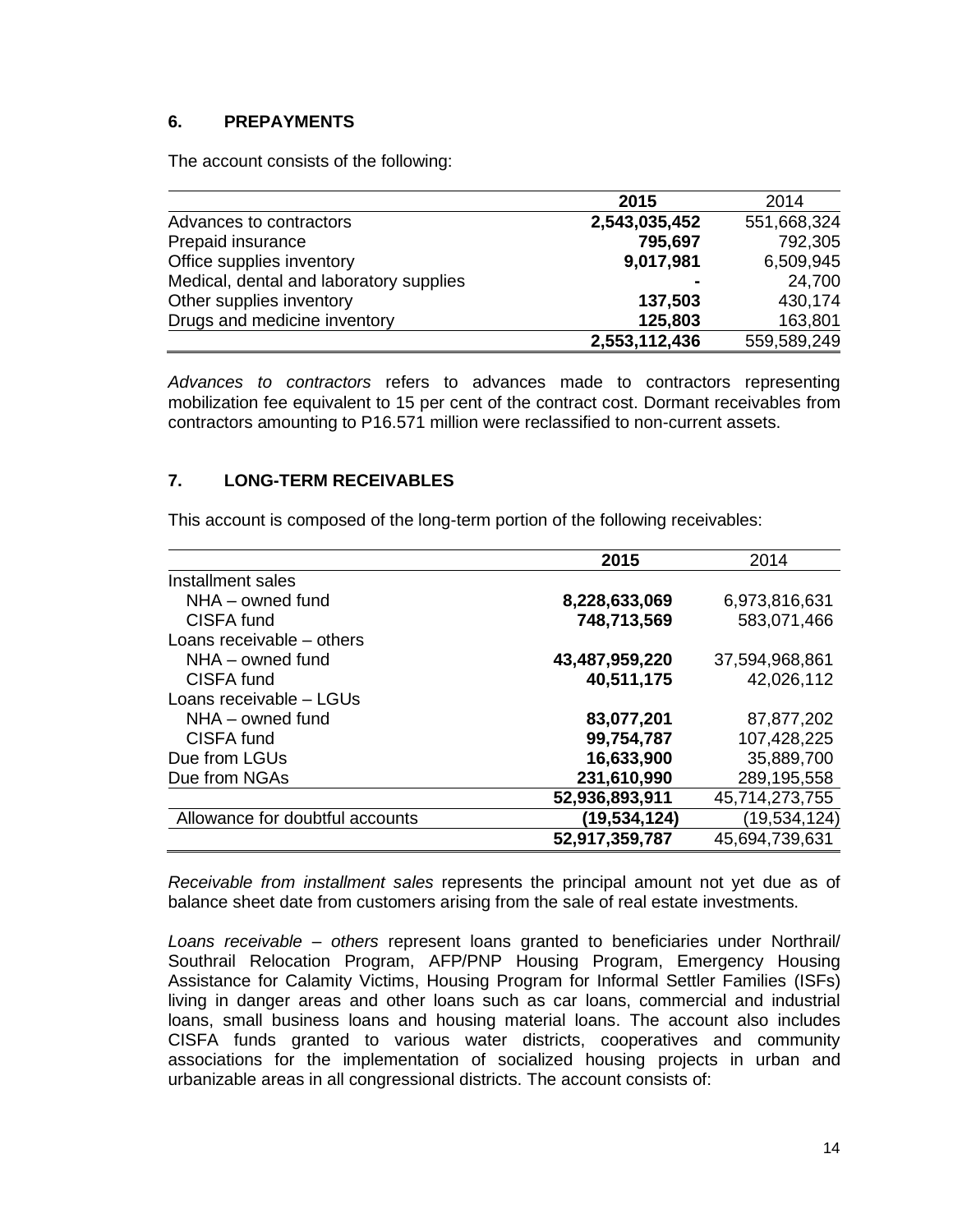|                              | 2015           | 2014           |
|------------------------------|----------------|----------------|
| Subsidized project loan      | 43,382,076,387 | 37,495,012,144 |
| Bridge financing             | 86,820,072     | 86,820,073     |
| Employees assistance program | 7,108,703      | 2,690,391      |
| Housing material loan        | 7,922,996      | 6,426,532      |
| Community mortgage program   | 1,049,357      | 1,038,008      |
| Small business loans         | 472,092        | 472,100        |
| Sanitary core                | 13,307         | 13,307         |
| <b>Others</b>                | 2,496,306      | 2,496,306      |
| <b>Total Main Office</b>     | 43,487,959,220 | 37,594,968,861 |
| CISFA fund                   | 40,511,175     | 42,026,112     |
|                              | 43,528,470,395 | 37,636,994,973 |

*Loans receivable –* LGUs pertains to loans granted to various local government units under the local housing program of the CISFA funds.

#### **8. INVESTMENTS**

This account consists of the following:

|                                 | 2015          | 2014          |
|---------------------------------|---------------|---------------|
| Investments in stocks           | 38,890        | 1,403,038,890 |
| Investments in bonds            |               | 969,500       |
| Other long term investments and |               |               |
| marketable securities           | 6,209,720,366 | 6,209,720,366 |
|                                 | 6,209,759,256 | 7,613,728,756 |

*Investments in stocks* account pertains to the P1.403 billion Smokey Mountain Project Participating Certificates issued to the NHA by the Smokey Mountain Asset Pool for the value of NHA's share in the project. These investments were reclassified to Merchandise Inventory since the Joint Venture Agreement (Asset Pool) between NHA, RII Builders - developer, HGC - guarantor and PNB - trustee was terminated in 2003 and housing units were already sold by NHA.

*Investments in bonds* represents the P0.970 million Land Bank Bonds with maturity date of 25 years. These were fully redeemed upon receipt of Notice of Lifting of Execution dated June 24, 2015.

*Other long-term investments and marketable securities* represent the NHA's equity on various joint venture projects as follows:

|                                    | 2015          | 2014          |
|------------------------------------|---------------|---------------|
| Main                               |               |               |
| Urban Triangle Development Project | 6,128,409,000 | 6,128,409,000 |
| <b>AFP Military Housing</b>        | 4,664,075     | 4,664,075     |
| Zamboanga Teachers Village Housing | 10,213,625    | 10,213,625    |
| Canduman Resettlement Project      | 5,049,934     | 5,049,934     |
| Kadayawan Resettlement Project     | 4,355,582     | 4,355,582     |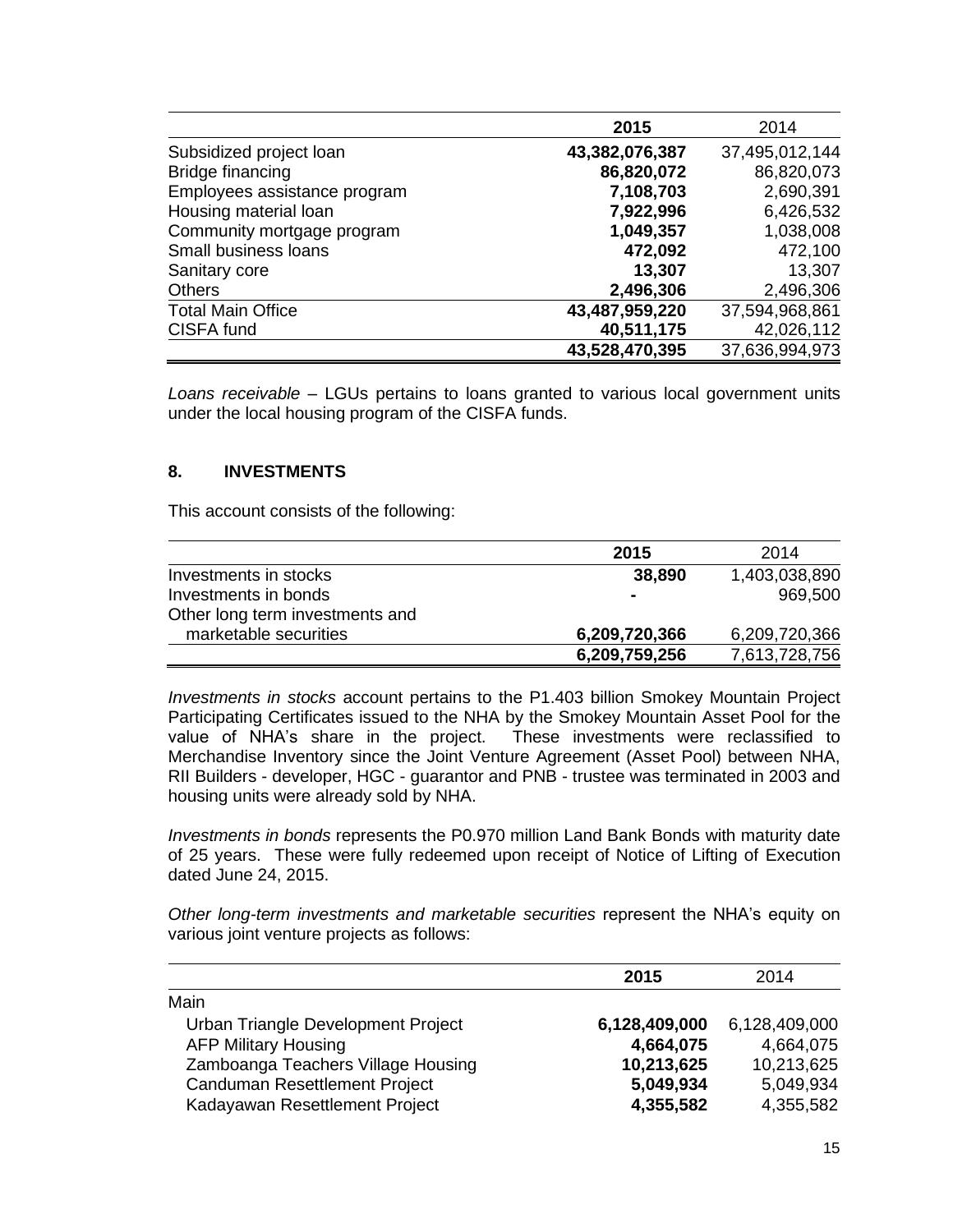|                                           | 2015          | 2014          |
|-------------------------------------------|---------------|---------------|
| Tarlac Housing Phase II-C                 | 312,057       | 312,057       |
| Fortune Towne                             | 819,933       | 819,933       |
| Pag-IBIG Teachers Housing (GMA, Cavite)   | 3,256         | 3,256         |
| Kapayapaan Ville Ph. 2 A-1                | 211,442       | 211,442       |
| Uptown Housing Project Ph 1               | 68,784        | 68,784        |
| Various Joint Venture Projects            | 13,883,383    | 13,883,383    |
|                                           | 6,167,991,071 | 6,167,991,071 |
| <b>CISFA</b>                              |               |               |
| Brgy. McKinley                            | 12,197,970    | 12,197,970    |
| <b>Concepcion Resettlement Site</b>       | 6,500,000     | 6,500,000     |
| San Juan Cooperative Housing Project      | 6,176,579     | 6,176,579     |
| Sibuan Otong                              | 3,135,244     | 3,135,244     |
| Dumalinao Employees Housing               | 3,109,881     | 3,109,881     |
| <b>Menzi Housing Project</b>              | 3,078,436     | 3,078,436     |
| Dagupan MRH                               | 498,230       | 498,230       |
| Dapitan City Employees Housing            | 550,340       | 550,340       |
| <b>Bolinao Socialized Housing Project</b> | 455,444       | 455,444       |
| <b>Candon City Housing Project</b>        | 422,441       | 422,441       |
| Various                                   | 5,604,730     | 5,604,730     |
|                                           | 41,729,295    | 41,729,295    |
|                                           | 6,209,720,366 | 6,209,720,366 |

### **9. LAND ASSEMBLY FOR FUTURE PROJECTS**

*Land assembly for future projects* represents costs of undeveloped lots in the following areas acquired for future development and amount deposited with the PNB for the land expropriation.

|                                | 2015          | 2014          |
|--------------------------------|---------------|---------------|
| Northern and Central Luzon     | 479,816,867   | 537,791,565   |
| Visayas                        | 174,859,810   | 183,569,434   |
| Southern Luzon and Bicol       | 161,468,521   | 161,468,521   |
| Mindanao                       | 433,698,211   | 408,313,199   |
| <b>National Capital Region</b> | 61,902,644    | 44,261,368    |
|                                | 1,311,746,053 | 1,335,404,087 |

# **10. PROPERTY AND EQUIPMENT**

This account is composed of the following (amount in thousand pesos):

| Land & Land<br><b>Improvements</b> | <b>Buildings</b><br>and<br><b>Structures</b> | Office<br>Equipment,<br><b>Furniture &amp;</b><br><b>Fixtures</b> | <b>Machineries</b><br>Equipment | Transportation<br><b>Equipment</b> | Other<br><b>PPE</b>      | <b>Total</b> |
|------------------------------------|----------------------------------------------|-------------------------------------------------------------------|---------------------------------|------------------------------------|--------------------------|--------------|
|                                    |                                              |                                                                   |                                 |                                    |                          |              |
| 1.397.087                          | 712.451                                      | 139.868                                                           | 15.680                          | 100.465                            | 1.562                    | 2,367,113    |
| 10.419                             | 433.440                                      | 9.742                                                             | 742                             |                                    | 318                      | 454.661      |
| (81,030)                           | (400, 465)                                   | (5,968)                                                           | (746)                           | (1, 434)                           | $\overline{\phantom{0}}$ |              |
|                                    |                                              |                                                                   |                                 |                                    |                          | (489, 643)   |
| 1.326.476                          | 745.426                                      | 143.642                                                           | 15.676                          | 99,031                             | 1.880                    | 2,332,131    |
|                                    |                                              |                                                                   |                                 |                                    |                          |              |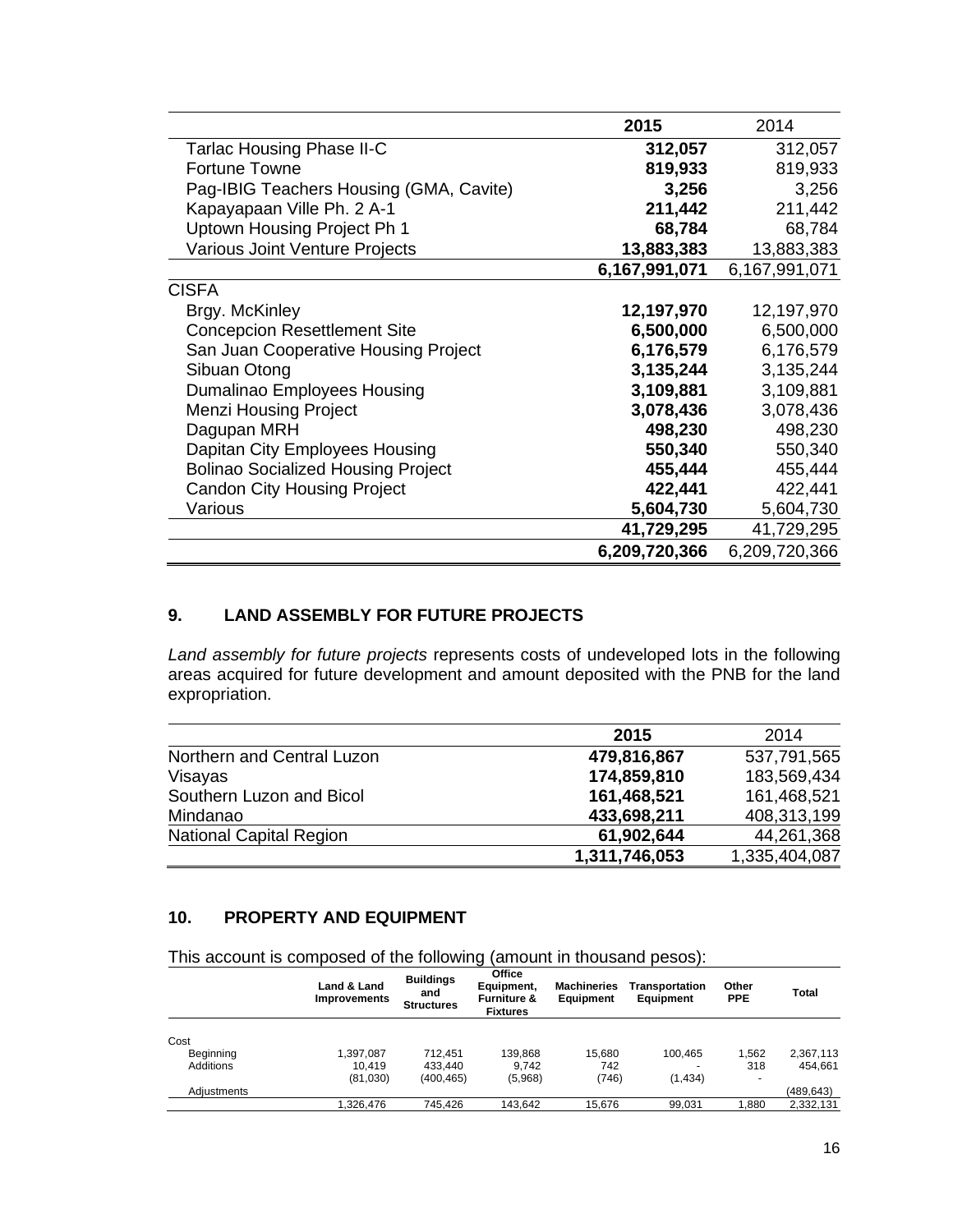|                                 | Land & Land<br>Improvements | <b>Buildings</b><br>and<br><b>Structures</b> | Office<br>Equipment,<br><b>Furniture &amp;</b><br><b>Fixtures</b> | <b>Machineries</b><br>Equipment | Transportation<br><b>Equipment</b> | Other<br><b>PPE</b> | Total     |
|---------------------------------|-----------------------------|----------------------------------------------|-------------------------------------------------------------------|---------------------------------|------------------------------------|---------------------|-----------|
| <b>Accumulated Depreciation</b> |                             |                                              |                                                                   |                                 |                                    |                     |           |
| Beginning balance               | 777                         | 177,123                                      | 88,400                                                            | 13,431                          | 76,527                             | 181                 | 356,439   |
| Charge for the Year             |                             | 2,340                                        | 7.561                                                             | 646                             | 8,718                              | 291                 | 19,556    |
| Disposal/Retirements            |                             |                                              | (5,360)                                                           | (606)                           | (1, 375)                           |                     | (7, 341)  |
|                                 | 777                         | 179,463                                      | 90,601                                                            | 13,471                          | 83,870                             | 472                 | 368,654   |
| Net Book Value, 12/31/14        | .325,699                    | 565,963                                      | 53,041                                                            | 2,205                           | 15,161                             | 1,408               | 1,963,477 |
| Cost                            |                             |                                              |                                                                   |                                 |                                    |                     |           |
| Beginning                       | 1,326,476                   | 745,426                                      | 143.641                                                           | 15,676                          | 99,031                             | 1,880               | 2,332,131 |
| Additions                       | 30.954                      | 450.770                                      | 63.891                                                            | 560                             | 74,546                             | 318                 | 621,039   |
| Adjustments                     | 12.448                      | (484,387)                                    | (1,896)                                                           | (1,509)                         | (45, 792)                          |                     | (521,137) |
|                                 | 1,369,878                   | 711,809                                      | 205,636                                                           | 14,727                          | 127,785                            | 2,198               | 2,432,033 |
| <b>Accumulated Depreciation</b> |                             |                                              |                                                                   |                                 |                                    |                     |           |
| Beginning balance               | 777                         | 179.463                                      | 90.601                                                            | 13.471                          | 83,870                             | 472                 | 368,654   |
| Charge for the Year             | 2,469                       | 3,008                                        | 12,929                                                            | 604                             | 9,612                              | 338                 | 28,960    |
| Disposal/Retirements            |                             |                                              | (1,460)                                                           | (1,480)                         | (13,601)                           | ٠                   | (16, 541) |
|                                 | 3,246                       | 182,471                                      | 102,070                                                           | 12,595                          | 79,881                             | 810                 | 381,073   |
| Net Book Value, 12/31/15        | 1,366,632                   | 529,338                                      | 103,566                                                           | 2,132                           | 47,904                             | 1,388               | 2,050,960 |

*Buildings and structures account* includes the sub-account, Completed development for transfer – other structures, with a balance of P495.200 million, covering completed health centers, multi-purpose halls and schools already due for transfer to the local government units and Department of Education (DepEd) pending submission of the duly approved Deed of Transfer and Acceptance (DOTA) or Deed of Donation and Acceptance (DODA). No depreciation is recognized for this item of PPE.

### **11. OTHER NON-CURRENT ASSETS**

This account consists of the following:

|                                 | 2015          | 2014         |
|---------------------------------|---------------|--------------|
| Restricted fund/cash            |               |              |
| Deposit held-in-trust           | 922,105,757   | 276,702,059  |
| Deposit for expropriation       | 38,705,263    | 41,278,106   |
| Deposit held-in-escrow          | 31,382,606    | 31,119,001   |
| Time deposit held in trust      | 103,706,780   | 102,796,987  |
| Loans receivable                | 193,628,326   | 203,757,099  |
| Accounts receivable             | 56,952,263    | 65,644,220   |
| Guaranty deposits               | 63,264,795    | 63,219,195   |
| Due from LGUs                   | 29,288,264    | 40,744,675   |
| Other assets                    | 35,523,793    | 35,535,438   |
| Due from GOCCs                  | 17,252,212    | 17,252,212   |
| Advances to contractors         | 16,571,321    | 16,571,321   |
| Other receivables               | 7,379,811     | 7,947,173    |
| Due from NGAs                   | 167,944       | 167,944      |
| Rental deposits                 | 572,865       | 572,865      |
| Miscellaneous assets            |               | 158,465      |
|                                 | 1,516,502,000 | 903,466,760  |
| Allowance for doubtful accounts | (28,465,580)  | (28,465,580) |
|                                 | 1,488,036,420 | 875,001,180  |

*Restricted fund/cash account* represents fund for Special Purpose which cannot be used in the operation of the Agency. Collections from various projects covered by Trust Agreements with GOCCs such as Public Estate Authority (PEA) Pabahay, Air Transportation Office (ATO), Civil Aviation Authority (CAA), Bases Conversion and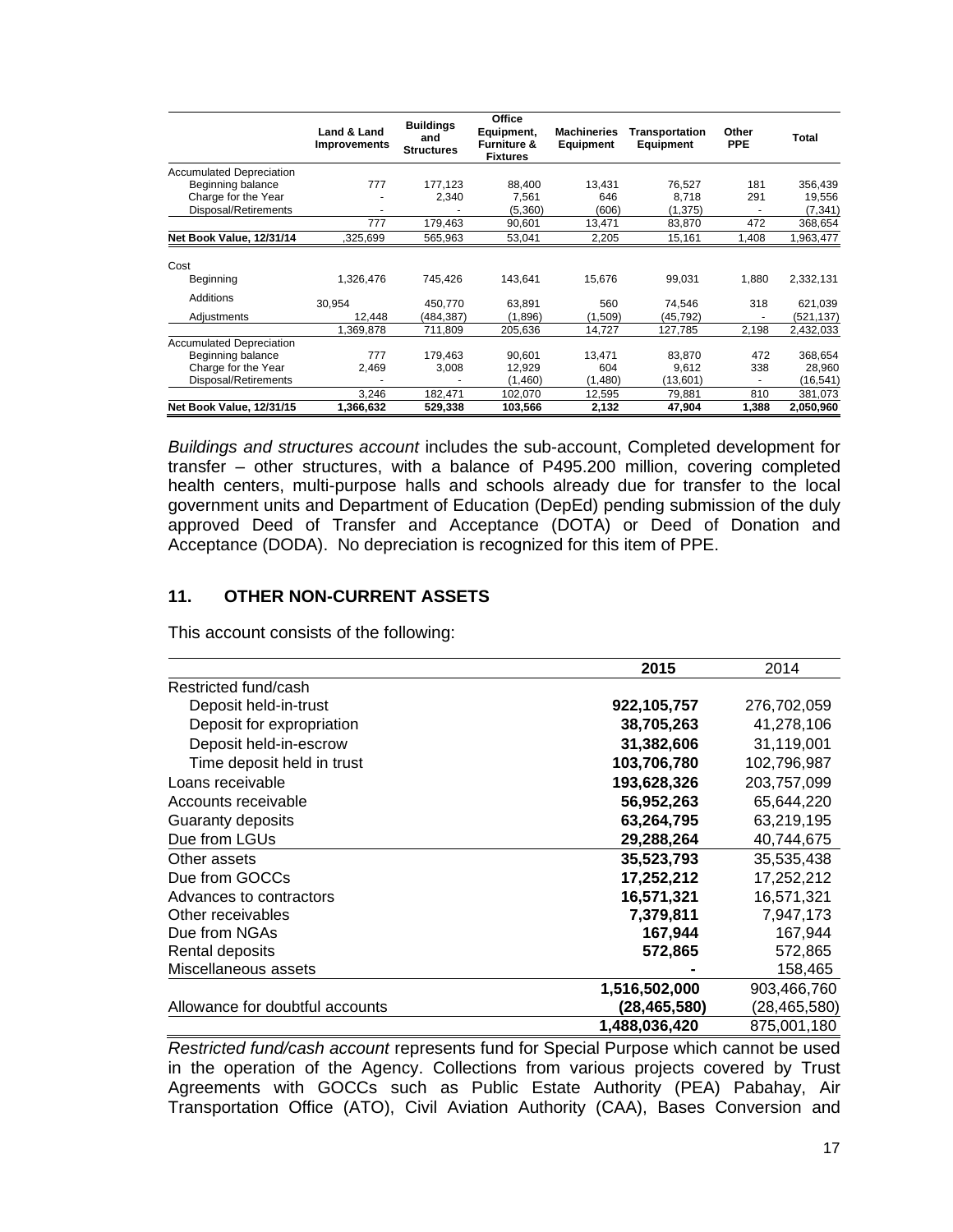Development Authority (BCDA), Philippine Ports Authority (PPA), and Philippine National Red Cross (PNRC) contributed to the increase of P644.004 million.

*Deposit held-in-trust* is collection from housing projects turned-over by other government agencies for administration of NHA, wherein such collection to the funding agency are to be remitted to the BTr as the case maybe.

*Deposits for expropriation* are deposits for land expropriation cases filed in court.

*Deposit held-in-escrow* pertains to deposits intended for joint venture projects.

*Loans receivable* includes bridge financing to Joint Venture partners which are nonmoving for five years or more.

*Accounts receivable* pertains to receivable from mortgage sales which are dormant from 1994 to 2014.

*Guaranty deposits* include deposits made to National Home Mortgage Finance Corporation (NHMFC) for mortgage take-out loans of various NHA beneficiaries without individual lot titles. These also include deposits to MERALCO, MWSS, various water districts, etc. made for various NHA housing projects and offices for electric and water service connections.

*Due from NGAs/LGUs/GOCCs* represent receivables and advances made to different government units wherein Audited Statement of Disbursements is not yet submitted to record the liquidation.

*Other Assets* includes investment in the joint venture with Trustek Conclad Aus-Phil., Inc. and unserviceable office equipment/Furniture and Fixtures/IT equipment, etc. The joint venture was terminated and the machineries and equipment which are idle are in the custody of the NHA. The equipment had been offered for bids but there were no takers. They are now looking for other means to dispose the assets that were appraised.

*Advances to contractors* represent the 15 per cent advance payment for mobilization not yet recouped due to termination/suspension or rescission of contract. The P16.571 million are dormant accounts reclassified from Prepayments.

*Other receivables* represent receivables from various joint venture partners, receivables from beneficiaries for water and electric services, MERALCO meters and service deposits. It also includes receivables from employees no longer with NHA and/or collecting officers who were separated from NHA with outstanding balances.

*Due from NGOs and POs* pertains to advances for installation of power supplies for three electric cooperatives which remain outstanding to date.

*Prepaid rent* are advances made for the use of spaces for Project Offices.

*Allowance for doubtful accounts* pertains to the set-up of allowance for doubtful accounts from beneficiaries' rental accounts that had been outstanding for more than five years as follows: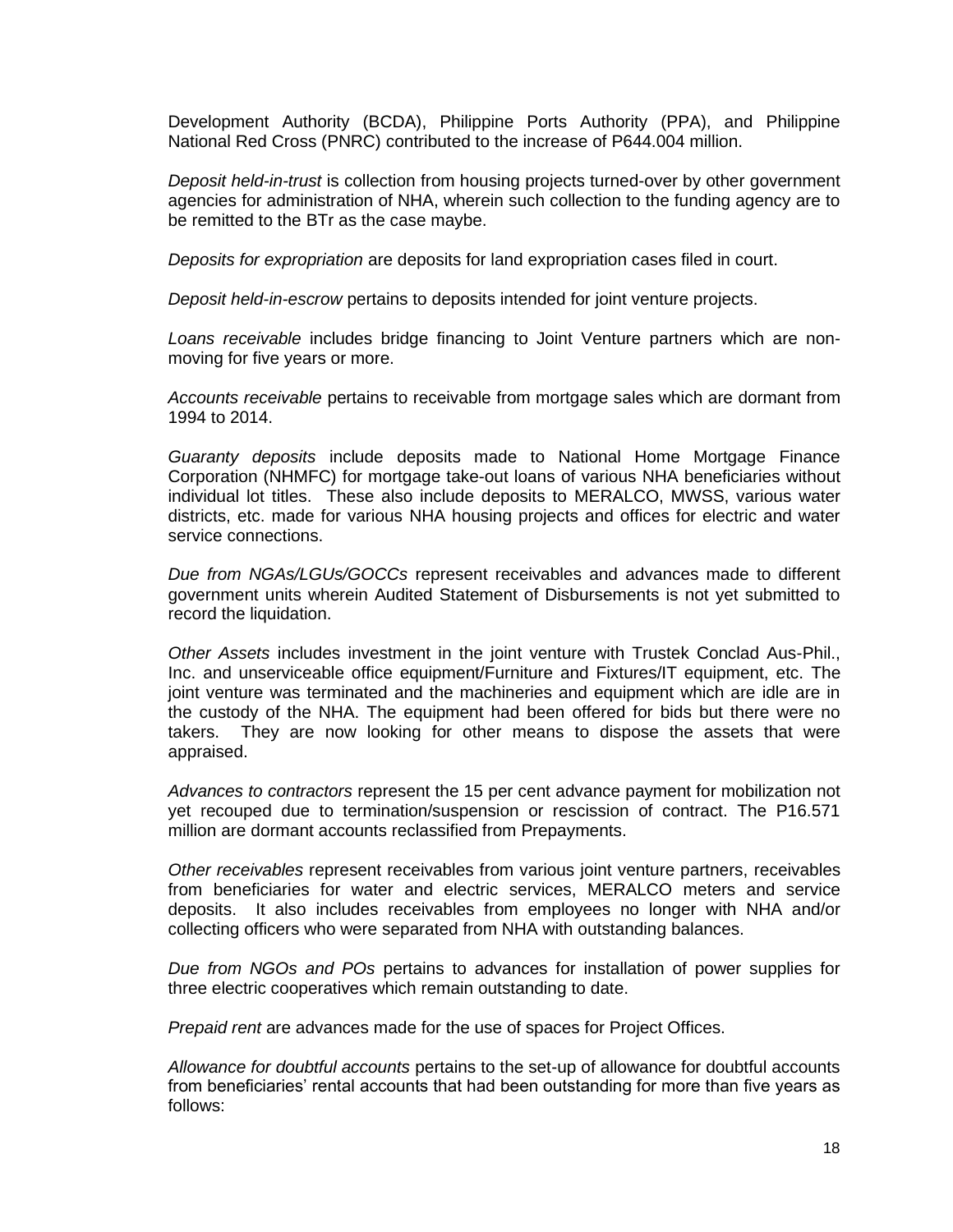| Loans receivables - LGUs   | 15,830,794 |
|----------------------------|------------|
| Loans receivables - Others | 8.910.914  |
| Due from GOCCs             | 3,307,887  |
| Due from LGUs              | 415.985    |
|                            | 28,465,580 |

### **12. PAYABLES**

This account includes the following:

|                               | 2015           | 2014        |
|-------------------------------|----------------|-------------|
| Dividends payable             | 168,323,387    | 126,450,476 |
| Accounts payable              | 128,237,198    | 97,527,601  |
| Due to officers and employees | 49,638,231     | 52,049,966  |
| Interest payable              | $\blacksquare$ |             |
|                               | 346,198,816    | 276,028,043 |

The Authority set-up the accrual for the grant of Performance Based Bonus (PBB) to officers and employees pursuant to the Governance Commission for Government-Owned and Controlled Corporations (GCG) Memorandum Circular No. 2012-11 dated December 06, 2012, hence, a huge amount was provided.

The increase of 41.87 million in Dividends payable was brought about by the increase in current financial performance due to increase in sales of institutional/commercial lot and collection of delinquent interest; thus, CY 2015 is higher than the previous years' dividends payable which is the basis for declaration of dividends.

#### **13. INTER-AGENCY PAYABLES**

This account consists of the following:

|                               | 2015          | 2014          |
|-------------------------------|---------------|---------------|
| Due to BTr (CISFA Funds)      | 2,505,815,593 | 2,458,267,188 |
| Due to other GOCCs            |               |               |
| <b>NLRC Northrail Project</b> |               | 130,000,000   |
| <b>PPA</b>                    | 112,390,575   | 115,008,596   |
| <b>ATO</b>                    | 147,869,167   | 132,269,279   |
| <b>PEA</b>                    | 167,591,139   | 126,463,003   |
| <b>BCDA-Villamor Airbase</b>  | 1,491,101     | 5,432,957     |
| <b>Philippine Centennial</b>  |               | 25,873,518    |
| Others                        | 38,982,890    | 92,763,275    |
| Due to LGUs                   | 116,895,787   | 97,234,476    |
| Due to BIR                    | 33,086,540    | 21,906,527    |
| Due to GSIS                   | 745,482       | 1,248,283     |
| Due to Pag-IBIG               | 1,307,510     | 567,910       |
| Due to Philhealth             | 601,034       | 325,871       |
| Due to Other GOCCs            | 50,852,834    |               |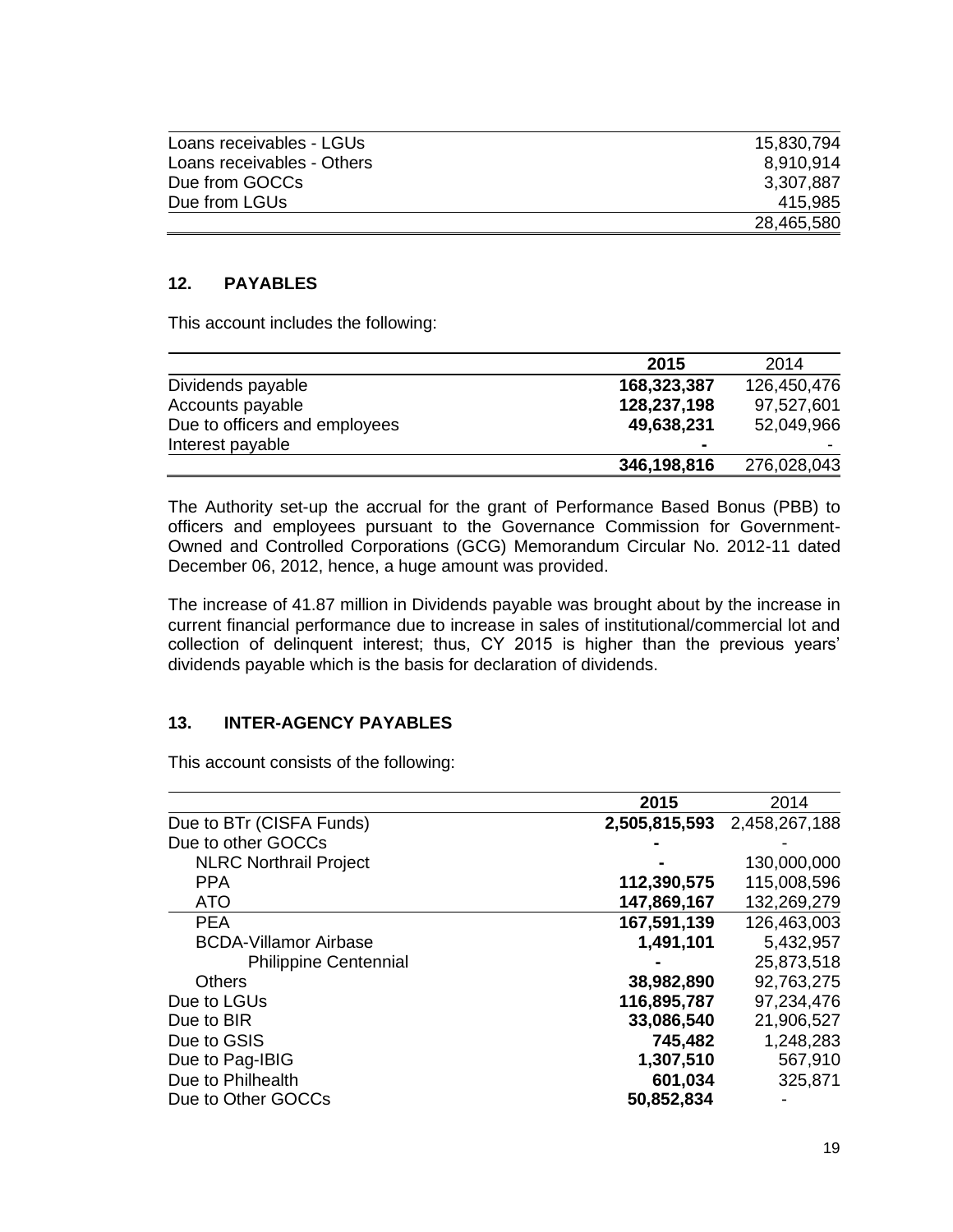|                   | 2015                        | 2014        |
|-------------------|-----------------------------|-------------|
| Due to other NGAs | 1,434,286,185               | 691,533,256 |
|                   | 4,611,915,837 3,898,894,139 |             |

*Due to BTr* are trust funds released by DBM through the Bureau of Treasury (BTr) for Medium-Rise Public and Private Housing and Local Housing Program as mandated in the CISFA of 1994. It also includes P9.096 million land cost of Dumagok Resettlement Project, which the NHA shall reimburse to the National Government the value of land after the final payment of the areas reserved for socialized housing purposes by the qualified beneficiaries.

*Due to other GOCCs* mainly represent collections from various housing projects covered by Trust Agreements such as PEA Pabahay, ATO Civil Aeronautics Administration, Pasig River Rehabilitation Commission (Kasiglahan 1 to 5 Project), and BCDA (Philippine Centennial Village).

*Due to LGUs* pertains to collections from various Zonal Improvement Project (ZIP) projects for remittance to LGUs based on Metro Manila Commission Memorandum which was for adjustment in the books to be treated as payment of the beneficiaries.

*Due to BIR, GSIS, Pag-IBIG and Philhealth* represent personal/corporate contribution/loan repayment, and withholding taxes for remittance to said agencies.

*Due to other NGAs and GOCCs* are mostly funds entrusted to NHA for special purposes.

The P130 million advances from North Luzon Railways Corporation (NLRC) to NHA were for the relocation of informal settler families to pave the way for the implementation of Northrail Project, from Caloocan City to Malolos, Bulacan.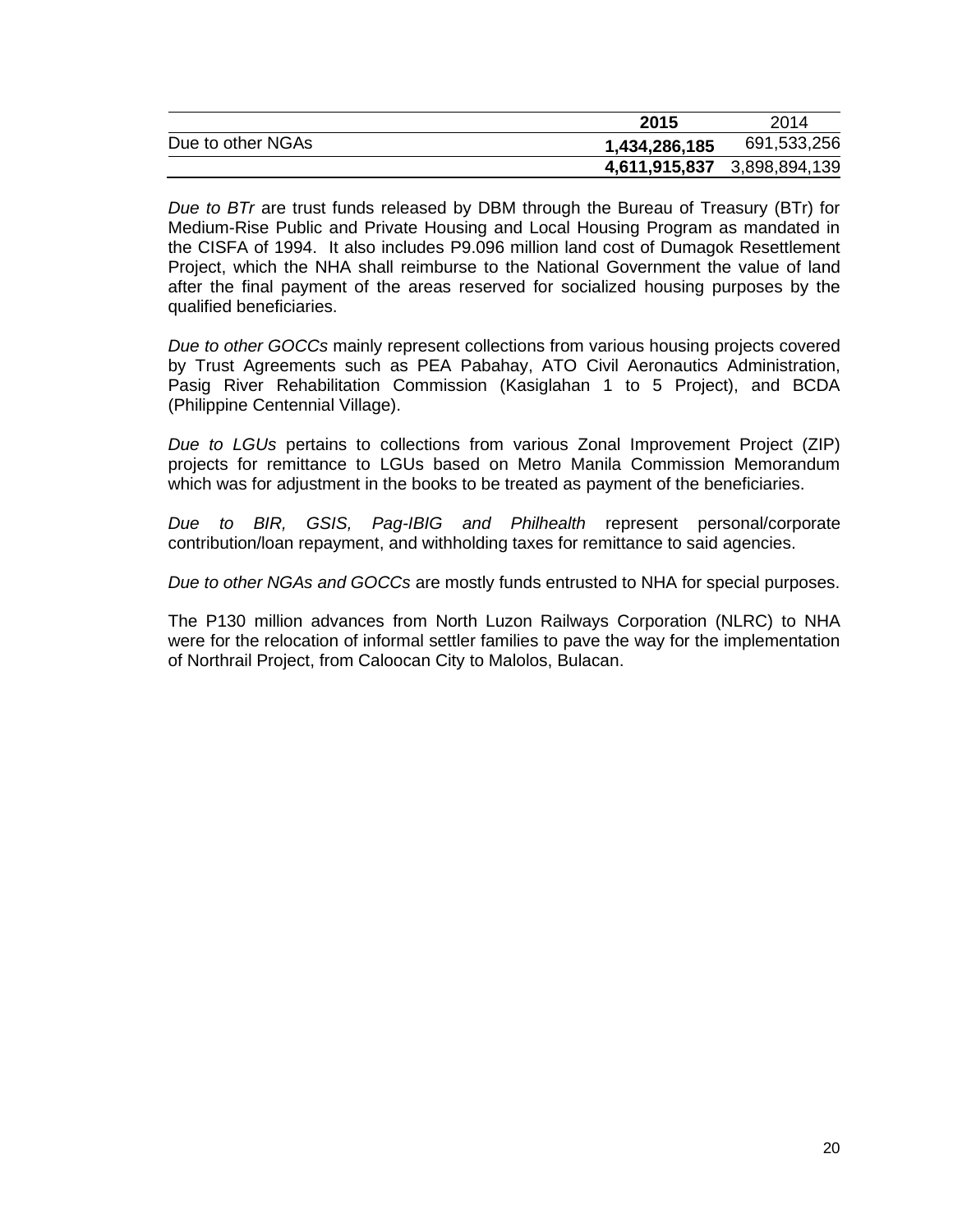### **14. LOANS PAYABLE**

This account consists of loans from the National Government as follows:

|                                    | Date of    | <b>Maturity</b> | Terms of             | <b>Interes</b> |             |             |
|------------------------------------|------------|-----------------|----------------------|----------------|-------------|-------------|
| <b>Creditor/Project</b>            | Loan       | Date            | <b>Payment</b>       | Rate           | 2015        | 2014        |
| Current                            |            |                 |                      |                |             |             |
| IBRD-Urban III-LA#1821             | 6/21/1980  | 12/15/1999      | Semi-<br>Annual      | 8.25%          | 97,001,686  | 97,001,686  |
| 29, 435, 099<br>S.<br>P335.493.245 |            |                 |                      |                |             |             |
| IBRD-Urban III-LA#2067             | 2/24/1982  | ۰               | No Loan<br>Agreement | 11.60%         | 241.002     | 241.002     |
| 25.452<br>\$.<br>P241.002          |            |                 |                      |                |             |             |
| GOP Portion - Urban III            | 1982       |                 |                      |                | 239,949,865 | 240,748,000 |
| KFW-DBB-LA#1937952                 | 10/15/1982 | 6/30/2012       | Semi-<br>Annual      | 2%             | ۰           | 3,878,009   |
| DM 9.701.614<br>P38,376,338        |            |                 |                      |                |             |             |
| Total                              |            |                 |                      |                | 337,192,553 | 341.868.697 |

*IBRD-Urban III - LA#1821* pertains to the loan to be assumed by MWSS for water systems funded by the World Bank under the Zonal Improvement Projects, subject to issuance of a negative Advice of Allotment by the Bureau of the Treasury.

*GOP Portion - Urban III* represents Government of the Philippines (GOP) 5% share of the total cost for ZIP and Sites and Services Project (SSP).

*Urban III, LA#2067* represents Urban Engineering Loan of NEDA for technical assistance to Kinhill Pty. Ltd.

#### **15. OTHER CURRENT LIABILITIES**

This is composed of the following:

|                                   | 2015          | 2014          |
|-----------------------------------|---------------|---------------|
| Guaranty deposits payable         | 3,097,854,951 | 2,468,174,142 |
| Performance/bidders bonds payable | 9,261,674     | 14.043.753    |
| Tax refunds payable               | 130.396       | 31.284        |
| Other payables                    | 1.505.534.607 | 1.454.809.022 |
|                                   | 4,612,781,628 | 3,937,058,201 |

*Guaranty deposits payable* refers to the amount deducted from the progress billing of contractors/developers, to guarantee performance which is refundable upon completion of the project.

### **16. OTHER PAYABLES**

*Other payables* includes: (a) NHA and developer's share from sales under mortgage take-out scheme in joint venture projects; (b) Contingent liability for Additional Cost of Pre-sold/Completed Projects represent additional cost to be incurred to complete various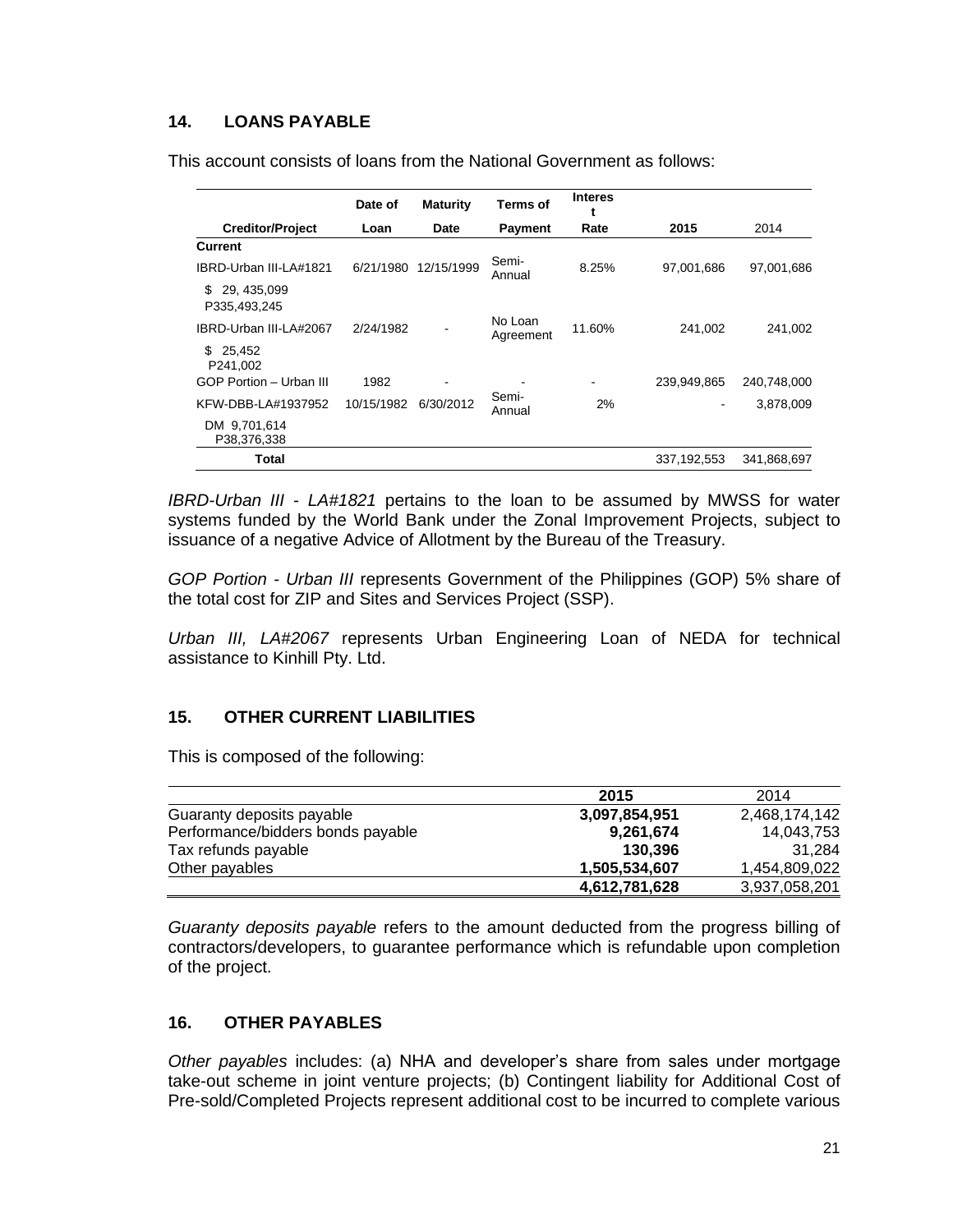projects which are sold, although the projects are not yet completed; (c) Miscellaneous liabilities/Due to contractors consist of amounts received from prospective buyers, tenants, awardees and contractors to guarantee performance of awarded contracts.

# **17. DEFERRED CREDITS**

This account consists of the following:

|                                        | 2015           | 2014          |
|----------------------------------------|----------------|---------------|
| Deferred income from installment sales | 4,816,809,233  | 3,910,960,819 |
| Depository liabilities-beneficiaries   | 758,845,013    | 565,468,948   |
| Restricted funds (Smokey Mountain)     | $\blacksquare$ | 61,014,540    |
| Deferred profit - uncollected claims   | 14,788,141     | 14,788,141    |
|                                        | 5,590,442,387  | 4,552,232,448 |

*Deferred income from Installment sales* is the difference between the selling price and cost of sales of lots, houses and lots or units sold.

*Depository liabilities - beneficiaries* represents beneficiaries/buyers' deposit on lots and titles and rental deposit from beneficiaries of various NHA projects.

Collection of P61 million from sale of housing units in the Smokey Mountain Development and Reclamation Project (now Paradise Heights Housing Project) was reclassified from Deferred Credits to Receivable from Installment Sales.

*Deferred profit – uncollected claims* represents amount due from G and M Realty Construction and Development Corporation, a joint venture partner, out of over expenditure in the project development of the Consuelo Heights Housing Projects in Tuguegarao, Cagayan per Court Decision under Civil Case No. Q 95-24669 dated February 2, 1998 and writ of execution dated March 1, 1999.

# **18. CAPITAL STOCK**

The authorized capitalization of the Authority is P5 billion per PD No. 1924 dated May 06, 1984, to provide NHA the long term capability to undertake the comprehensive national housing program for marginal and low income families. The amount of P2.893 billion has been issued by the National Government leaving an unissued capitalization of P2.107 billion.

#### **19. MISCELLANEOUS CAPITAL**

This account mostly consists of value of properties acquired by NHA thru various Republic Acts, Presidential Proclamations or Executive Orders. The Authority in coordination with other government agencies was designated to develop, convert into housing units and administer the disposition of the properties to bona fide occupants. Details are as follows:

| .<br>nne.<br>. .<br>--<br>---- | ററ<br>. .<br>-<br>_______ |  |
|--------------------------------|---------------------------|--|
|                                |                           |  |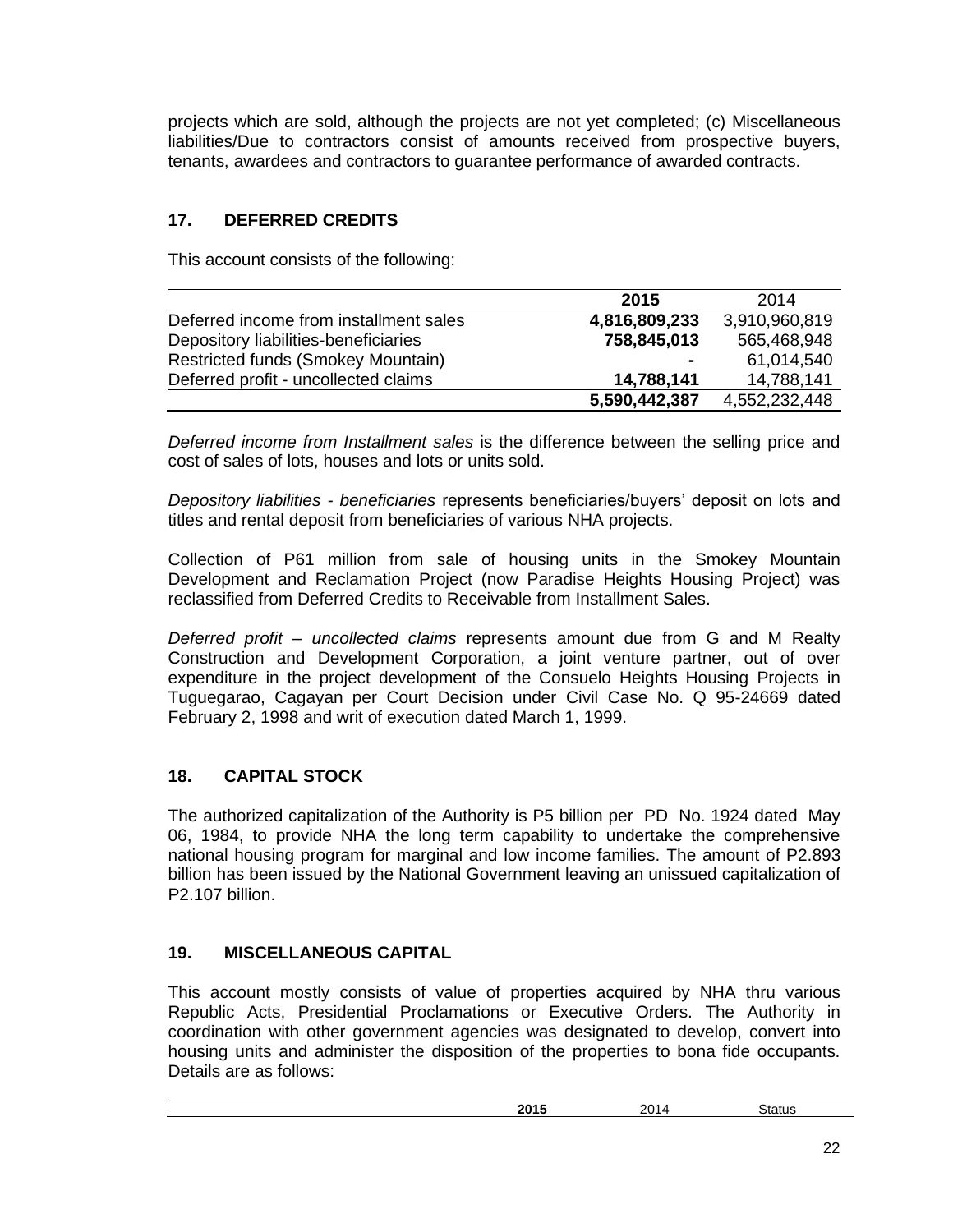|                                                               | 2015          | 2014          | <b>Status</b>           |
|---------------------------------------------------------------|---------------|---------------|-------------------------|
| JOINT VENTURE PROJECT/ASSET POOL                              |               |               |                         |
|                                                               |               |               |                         |
| Vitas Reclamation Project                                     | 1,520,185,412 | 1,520,185,412 | On-going sale           |
| Smokey Mountain Development and<br><b>Reclamation Project</b> |               |               |                         |
|                                                               | 758,110,161   | 1,403,000,000 | On-going sale           |
| THRU PRESIDENTIAL DECREE/<br><b>PROCLAMATION</b>              |               |               |                         |
| Three (3) lots from the                                       |               |               |                         |
| Municipalities of Pasig,                                      |               |               |                         |
| Cainta and Taytay                                             | 57,843,697    | 57,843,697    | On-going sale           |
| Lualhati Housing Project, Baguio City                         | 17,425,061    | 17,425,061    | On-going sale           |
| DAR BPI Compound<br>(Cresencia Village, Baguio City)          | 21,600,000    | 21,600,000    | Sold out                |
| Lot located in Brgy. Katipunan,                               |               |               |                         |
| Quezon City                                                   | 14,513,760    | 14,513,760    | On-going sale           |
| Land Cost of Tala I, MRH                                      | 26,209,000    | 26,209,000    | On-going sale           |
| Land cost - Maria Orosa and                                   |               |               |                         |
| Jorge Bocobo Housing Project<br>Lianga Housing Project,       | 108,200       | 108,200       | On-going sale           |
| Surigao del Sur                                               | 37,820,160    | 37,820,160    | On-going construction   |
| Caingin Housing Project, Iloilo City                          | 26,034,720    | 26,034,720    | On-going sale           |
| Tala Estate, Caloocan City                                    | 15,460,016    | 15,460,016    | On-going sale           |
| Bagong Silang Project, Phase XI                               | 21,461,165    | 21,461,165    | On-going sale           |
| Land cost of Tala 2, MRH,<br>Caloocan City                    |               | 52,000,000    | On-going construction   |
| Bagong Silang Proj. Phase XI,                                 | 52,000,000    |               |                         |
| Package 9                                                     | 14,533,506    | 14,533,506    | On-going sale           |
| Land cost of Smokey Mountain                                  |               |               |                         |
| Development & Reclamation                                     |               |               |                         |
| Project                                                       | 65,862,720    | 65,862,720    | On-going sale           |
|                                                               |               |               | On-going construction - |
| Land cost of Tala III MRH                                     | 52,171,600    | 52,171,600    | <b>MRB</b>              |
| Brgy. Valencia Project, Quezon City                           | 18,510,000    | 18,510,000    | On-going sale           |
| Camp Gregg PNP Housing Project                                | 8,793,823     |               |                         |
| <b>FROM OTHER GOVERNMENT AGENCY</b>                           |               |               |                         |
| (THRU PD/PP)                                                  |               |               |                         |
| Monterraza Subd., Benguet from Presidential                   |               |               |                         |
| <b>Management Staff</b>                                       | 117,618,100   | 117,618,100   | On-going sale           |
| Lot from Department of Public                                 |               |               |                         |
| Works and Highways                                            |               |               |                         |
| DPWH, Sta. Ana, Manila                                        | 17,753,150    | 17,753,150    | On-going sale           |
| Lot in Sta. Ana, Manila from DSWD                             | 10,826,000    | 10,826,000    | On-going sale           |
| Transmitting Community Development<br>Polo                    |               |               |                         |
| Cooperative                                                   | 193,450       | 193,450       | On-going sale           |
| Land cost of NHA Sambag Ville 2                               |               |               | On-going sale-Rented    |
| Housing Project, Cebu City                                    |               | 59,521,773    | Property                |
| Philippine Centennial Village                                 |               |               |                         |
| Project, Taguig                                               | 242,724,323   | 242,724,323   | On-going sale           |
| Housing for 1 <sup>st</sup> District of Agusan del Norte      | 3,263,360     | 3,263,360     | On-going sale           |

#### **DONATION**

| Three (3) Motor Vehicles | 800,500       | 800,500       |  |
|--------------------------|---------------|---------------|--|
| One (1) Computer unit    | 25,000        | 25,000        |  |
|                          | 3.121.846.884 | 3.817.464.673 |  |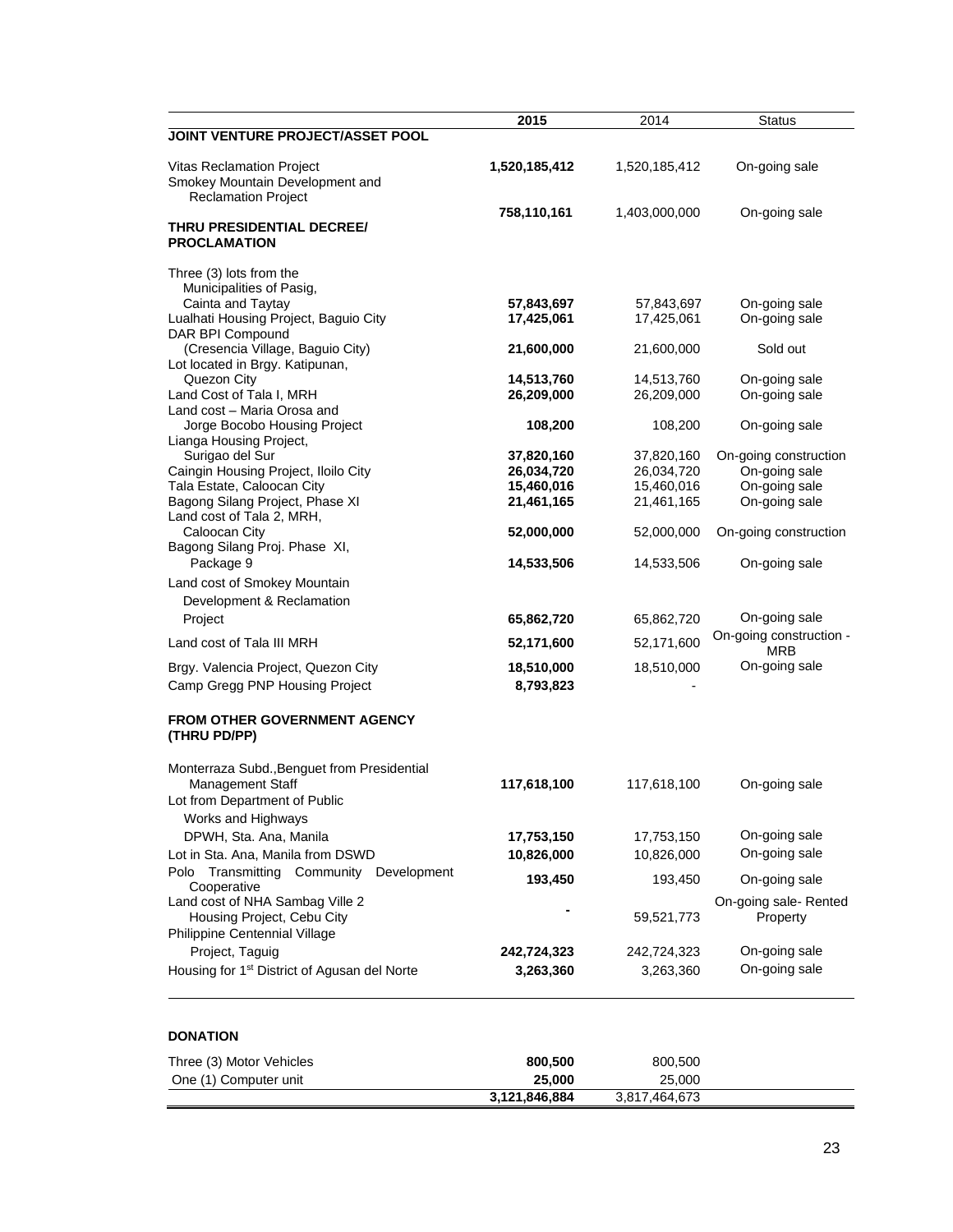The amount of P1.520 billion represents the NHA's share in the Vitas Reclamation Project. The value of the lot is computed based on the total lot area of 253,645 square meters multiplied by P6,000, the existing zonal value of the lot.

The Smokey Mountain certificate of P1.403 billion represents the value of non-interest veering participation certificates issued by the Asset Pool due to the conveyance of the Smokey Mountain site and the 79 has. Manila Bay Foreshore property. The value was reduced to P758 million with the application of loss on sale of housing units.

The three (3) lots from Pasig, Cainta and Taytay with an area of 171.03 hectares more or less were transferred to NHA during the last quarter of 1999. These lots are intended for socialized housing under Presidential Proclamation No. 458 dated August 29, 1994.

The land located at Barangay Katipunan Quezon City was conveyed per Deed of Reconveyance under Board Resolution No. 4477 dated January 2002 – approved the conversion of its land use from slaughter house site to residential lot for proper distribution and award to its occupants.

The Caingin Housing Project which has an area of 54,239 square meters situated in the City of Iloilo, Island of Panay under Presidential Proclamation No. 419 is for utilization in relation to socialized housing, urban development, resettlement and slum improvement.

The amount of P37.820 million represents Lianga Housing Project located at Brgy. Diatagon, Lianga, Surigao del Sur under Presidential Proclamation No. 403 with an area of 27.3958 hectares for disposition in accordance with the provisions of Republic Act No. 7279.

The 808 hectare Tala Estate in Caloocan City was transferred to NHA thru Presidential Proclamation No. 843 for various government uses as well as for housing and urban development.

The amount of P21.461 million represents project in Bagong Silang, Phase XI, Package 10 under Presidential Proclamation No. 843.

The amount of P52 million represents 20,000 sqm land cost in Caloocan City for Tala 2 under Presidential Proclamation No. 843.

The amount of P14.534 million represents project in Bagong Silang, Phase XI, Package 9 under Presidential Proclamation No. 843.

The P65.863 million represents the cost of 14,520 sqm lot for the construction of the (9) five-storey low rise building for the Smokey Mountain Development and Reclamation Project.

The P52.172 million represents 20,066 sqm land cost in Caloocan City for Tala 3 under Presidential Proclamation No. 843.

The Monterraza property donated by the Presidential Management Staff covering an area of 88,474 square meters more or less. The transfer authorized NHA to administer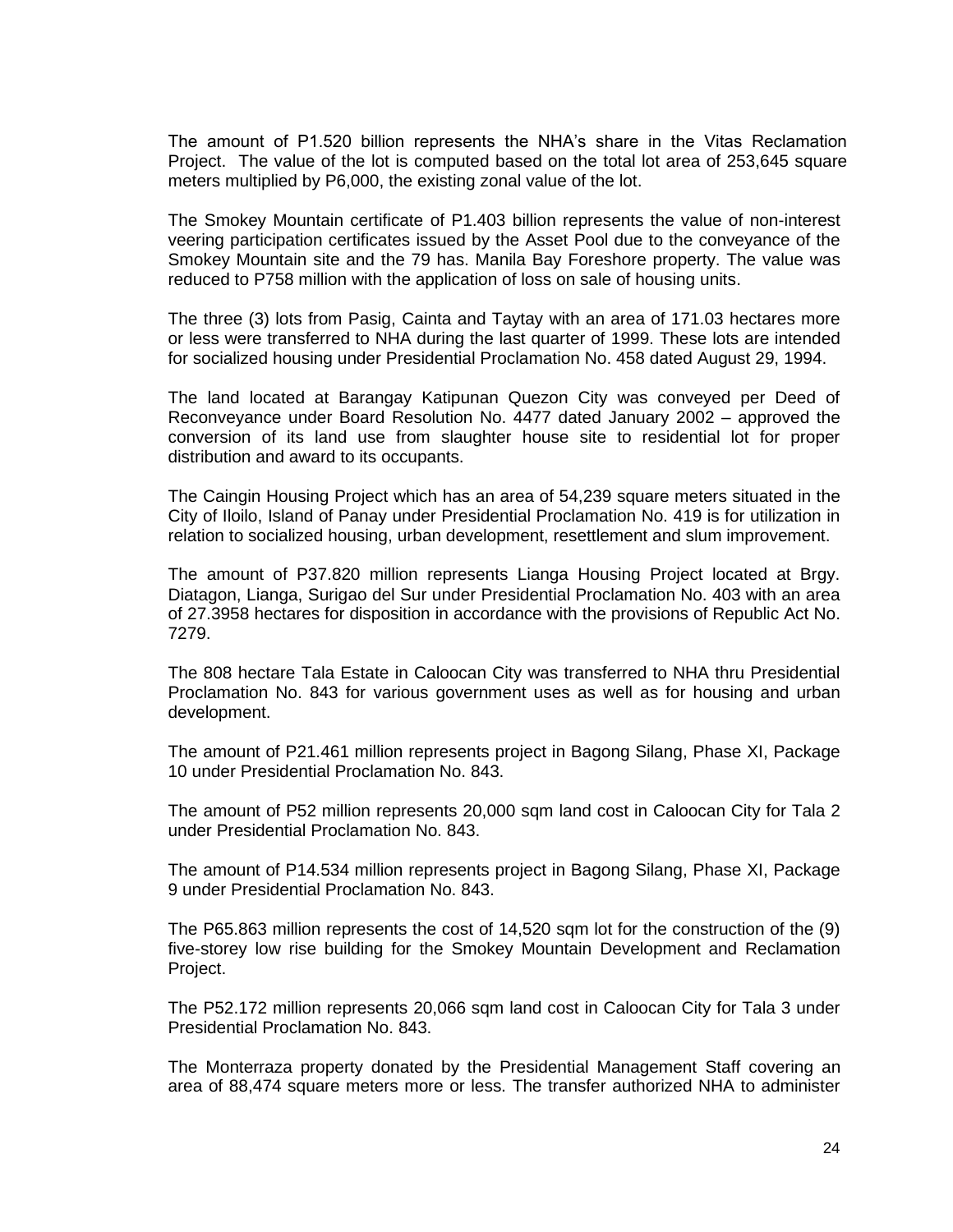and sell the subject lots to bonafide settlers, as well as acquire and develop alternative sites, all for socialized housing as approved by the President on July 7, 1997.

The 3,869 sqm at P50/sqm land in Karuhatan, Valenzuela, for proper disposition to members of Polo Transmitting Community Development Cooperative, Inc.

The Philippine Centennial Village Project in Taguig City was turned-over by HUDCC to NHA pursuant to Executive Order No. 70/465 as amended.

The parcel of land turned-over by the DPWH thru Deed of Transfer to the NHA for disposition primarily to barangays under 1<sup>st</sup> District of Agusan del Norte.

#### **20. APPRAISAL CAPITAL**

The amount of P6.127 billion represents the appraised value of the lot located at the Government Center North Triangle, a joint venture project with Ayala Land, Inc. and the Smokey Mountain Project in Tondo, Manila.

#### **21. SUBSIDY INCOME FROM THE NATIONAL GOVERNMENT**

As of December 31, 2015, the total allotment for the various projects relocation/resettlement, AFP/PNP housing and for calamity projects amounted to P98.889 billion, including the amount of P10.763 billion sourced from the Unprogrammed Fund, FY 2011 General Appropriations Act, RA No. 10147.

| <b>Projects</b>                     |                                                                                                 | Source of                                         | Amount<br><b>Advice of</b> | <b>Cash Received</b>     |                          | <b>Total Utilization</b> |                          | <b>Balance of</b><br>Cash | <b>Balance of</b><br><b>Allotment</b> |
|-------------------------------------|-------------------------------------------------------------------------------------------------|---------------------------------------------------|----------------------------|--------------------------|--------------------------|--------------------------|--------------------------|---------------------------|---------------------------------------|
|                                     |                                                                                                 | Fund                                              | Allotment                  | 2015                     | 2014 & prior             | 2015                     | 2014 & prior             |                           |                                       |
| Disbursement Acceleration Program * |                                                                                                 |                                                   |                            |                          |                          |                          |                          |                           |                                       |
| 1                                   | Housing<br>Project for<br><b>Families</b><br>Living along<br>Danger<br>Areas in<br>Metro Manila | Unprogrammed<br>Fund, FY 2011<br>GAA, RA<br>10147 | 10,000,000,000             |                          | 7,115,366,000            | 836,752,117              | 6,446,624,984            | (168,011,101)             | 1,594,794,000                         |
| $\overline{2}$                      | Housing for<br>BFP/B.JMP                                                                        | Unprogrammed<br>Fund, FY 2011<br>GAA, RA<br>10147 | 500,000,000                | $\overline{\phantom{a}}$ | 500,000,000              | 91,036,000               | 346,312,088              | 62,651,912                |                                       |
| 3                                   | North<br>Triangle<br>Relocation<br>Project                                                      | Unprogrammed<br>Fund, FY 2011<br>GAA, RA<br>10147 | 163.298.000                | 106.325.000              | $\overline{a}$           | 17.469.900               | 171.700.968              | (82, 845, 868)            | 56.973.000                            |
| $\overline{4}$                      | <b>Iloilo</b><br>Resettlement<br>Project                                                        | Unprogrammed<br>Fund, FY 2011<br>GAA, RA<br>10147 | 100,000,000                | $\overline{\phantom{a}}$ | 100.000.000              |                          | 98.128.039               | 1.871.961                 |                                       |
|                                     |                                                                                                 |                                                   | 10.763.298.000             | 106.325.000              | 7.715.366.000            | 945.258.017              | 7.062.766.079            | (186, 333, 096)           | 1.651.767.000                         |
|                                     | <b>Regular Appropriation</b>                                                                    |                                                   |                            |                          |                          |                          |                          |                           |                                       |
|                                     |                                                                                                 | FY 2015 GAA.<br>RA 10651                          | 577.220.000                | ٠                        | $\overline{\phantom{a}}$ | 51.359.896               | $\overline{\phantom{a}}$ | (51.359.896)              | 577.220.000                           |
| $\mathbf{1}$                        | Resettlement                                                                                    | FY 2014 GAA.<br>RA 10633                          | 200,000,000                | 100,000,000              |                          | 57,447,195               | 11,634,952               | 30,917,853                | 100,000,000                           |
|                                     | Program                                                                                         | FY 2013 GAA.<br>RA 10352                          | 4,882,200,000              | 365,773,000              | 2,970,485,000            | 499,069,172              | 1,288,438,920            | 1,548,749,908             | 1,545,942,000                         |
|                                     |                                                                                                 | FY 2012 GAA.<br>RA 10155                          | 5,503,180,000              | 294,339,000              | 4,806,178,000            | 364,062,749              | 2.298.255.171            | 2,438,199,080             | 402.663.000                           |
| $\overline{2}$                      | North<br>Triangle<br>Relocation<br>Project                                                      | FY 2014<br>Supplemental                           | 286.702.000                | $\overline{a}$           |                          |                          |                          |                           | 286,702,000                           |
| 3                                   | Resettlement<br>Upgrading<br>Program                                                            | FY 2013 GAA.<br>RA 10352                          | 127.845.000                | 38.564.000               | 4.270.000                | 9.042.527                | 1.331.998                | 32.459.475                | 85.011.000                            |
| $\Delta$                            | Emergency<br>Housing<br>Assistance<br>for Calamity                                              | FY 2013 GAA.<br>RA 10352                          | 620,980,000                | 143,880,000              | 406,782,000              | 17,315,179               | 453,130,868              | 80,215,953                | 70,318,000                            |
|                                     | <b>Victims</b>                                                                                  | FY 2014 GAA.<br>RA 10633                          | 100,000,000                | 48,928,000               |                          | 53,381,796               |                          | (4,453,796)               | 51,072,000                            |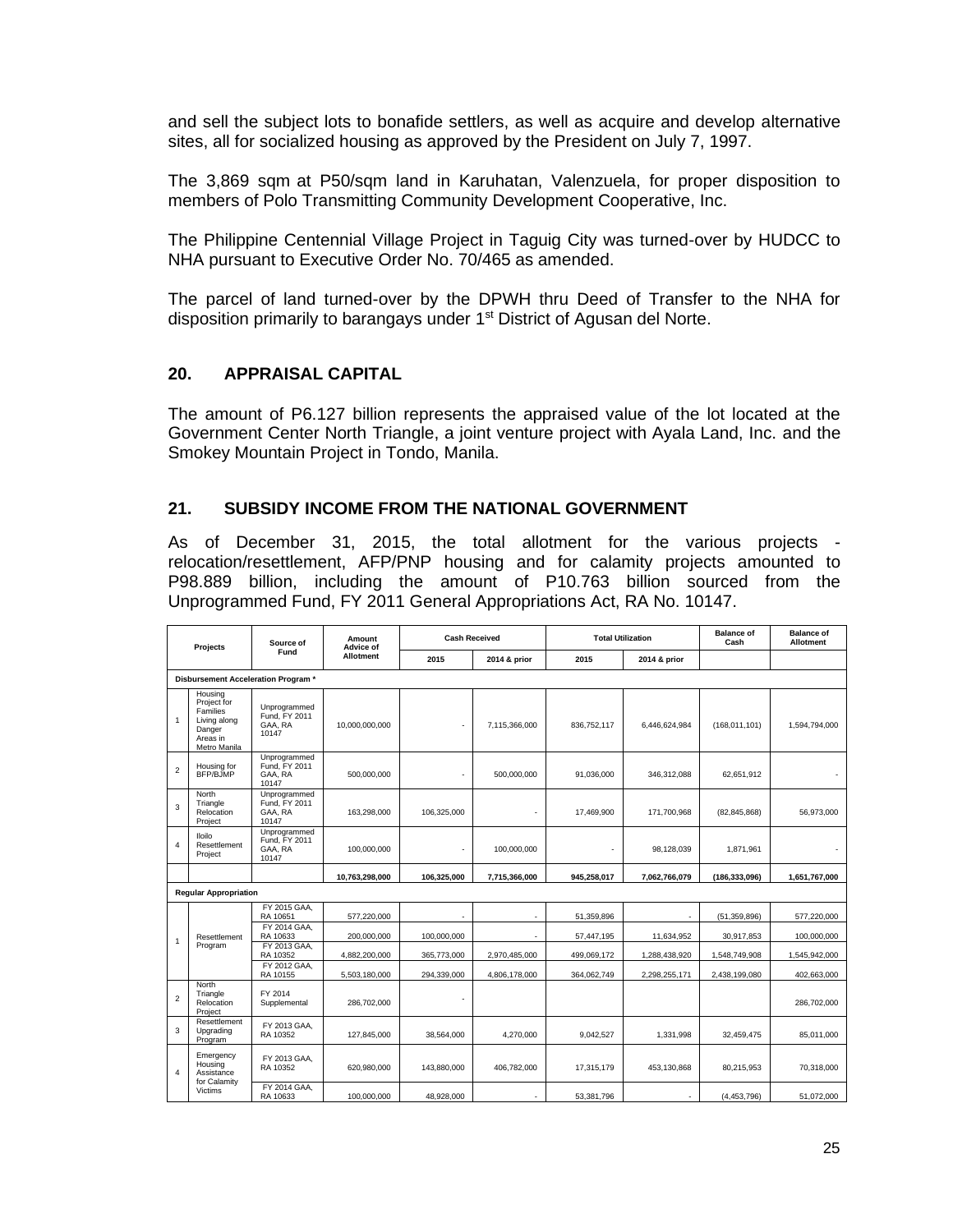| Projects       |                                                                                                        | Source of<br>Fund                                 | Amount<br><b>Advice of</b><br>Allotment | <b>Cash Received</b> |                | <b>Total Utilization</b> |                | <b>Balance of</b><br>Cash | <b>Balance of</b><br><b>Allotment</b> |
|----------------|--------------------------------------------------------------------------------------------------------|---------------------------------------------------|-----------------------------------------|----------------------|----------------|--------------------------|----------------|---------------------------|---------------------------------------|
|                |                                                                                                        |                                                   |                                         | 2015                 | 2014 & prior   | 2015                     | 2014 & prior   |                           |                                       |
|                |                                                                                                        | FY 2015 GAA,<br>RA 10651                          | 618,268,000                             | 61,880,000           |                | 69,329,197               |                | (7, 449, 197)             | 556,388,000                           |
|                | AFP/PNP/BF<br>P/BJMP/<br><b>BuCor</b><br>Housing                                                       | FY 2013 GAA,<br>RA 10352                          | 1,621,740,000                           |                      |                | 271,332,562              | 170,676,552    | (442,009,114)             | 1,621,740,000                         |
| $\overline{5}$ |                                                                                                        | FY 2014 GAA,<br>RA 10633                          | 5,458,000,000                           |                      |                | 293,295,751              | 113,953,500    | (407, 249, 251)           | 5,458,000,000                         |
|                | Program                                                                                                | FY 2015 GAA,<br>RA 10651                          | 100,000,000                             |                      |                |                          |                |                           | 100,000,000                           |
| 6              | Housing<br>Program for<br>Informal<br>Families<br>living along<br>danger areas                         | FY 2013 GAA.<br>RA 10352                          | 10,108,725,000                          | 1,830,262,000        | 5,165,712,000  | 2,353,913,304            | 3,903,299,225  | 738,761,471               | 3,112,751,000                         |
|                |                                                                                                        | FY 2014 GAA,<br>RA 10633                          | 4,377,892,000                           | 2,085,541,000        | 844,253,000    | 1,647,541,312            | 1,225,278,651  | 56,974,037                | 2,563,976,000                         |
|                | in Metro<br>Manila                                                                                     |                                                   | 1,115,878,000                           |                      |                |                          |                |                           |                                       |
|                |                                                                                                        | FY 2015 GAA,<br>RA 10651                          | 2,843,923,000                           | ÷.                   | $\overline{a}$ | 585,981,741              |                | (585, 981, 741)           | 2,843,923,000                         |
| $\overline{7}$ | Housing<br>Program for<br>Informal<br>Families<br>living along<br>danger areas<br>in Bacoor,<br>Cavite | FY 2015 GAA,<br>RA 10651                          | 50,000,000                              |                      |                |                          |                |                           | 50,000,000                            |
|                |                                                                                                        |                                                   | 38,592,553,000                          | 4,969,167,000        | 14,197,680,000 | 6,273,072,381            | 9,465,999,837  | 3,427,774,782             | 19,425,706,000                        |
|                | <b>Other Releases</b>                                                                                  |                                                   |                                         |                      |                |                          |                |                           |                                       |
| $\mathbf{1}$   | AFP & PNP<br>Housing<br>Project,                                                                       | Unprogrammed<br>Fund, FY 2012<br>GAA, RA<br>10155 | 4,514,480,000                           |                      | 4,514,480,000  | 348,768,513              | 6,140,301,475  | 980,406,012               |                                       |
|                | Phase 2                                                                                                | FY 2013 GAA,<br>RA 10352                          | 4,000,000,000                           |                      | 2,954,996,000  |                          |                |                           | 1,045,004,000                         |
| $\overline{2}$ | Housing<br>Project<br>Typhoon<br>"Pablo"                                                               | Unprogrammed<br>Fund, FY 2013<br>GAA, RA<br>10352 | 4,084,600,000                           | 286,661,000          | 3,122,272,000  | 841,527,386              | 2,275,123,428  | 292,282,186               | 675,667,000                           |
| 3              | Housing<br>Project<br>Zamboanga<br>Conflict                                                            | Unprogrammed<br>Fund, FY 2013<br>GAA, RA<br>10352 | 2,566,000,000                           |                      | 2,566,000,000  | 613,289,082              | 1,175,957,299  | 776,753,619               |                                       |
| $\overline{4}$ | Permanent<br>housing<br>Typhoon<br>"Yolanda'                                                           | Unprogrammed<br>Fund, FY 2013<br>GAA, RA<br>10352 | 2,200,000,000                           |                      | 2,200,000,000  | 905,290,637              | 9,193,300      | 1,285,516,063             |                                       |
|                |                                                                                                        | Unprogrammed<br>Fund, FY 2014<br>GAA, RA<br>10633 | 18.999.978.000                          | 1,828,229,000        |                | 3,999,669,726            |                | (175, 522, 726)           | 15,175,831,000                        |
|                |                                                                                                        |                                                   |                                         | 1,995,918,000        |                |                          |                |                           |                                       |
|                |                                                                                                        | Unprogrammed<br>Fund, FY 2015<br>GAA, RA<br>10651 | 11,669,040,000                          | 2,128,040,000        |                | 29,687,468               |                | 2,098,352,532             | 9,541,000,000                         |
| $\overline{5}$ | Reconstructi<br>on &<br>Rehabilitation<br>Program<br>Fund                                              | Unprogrammed<br>Fund, FY 2014<br>GAA, RA<br>10633 | 1,500,000,000                           |                      |                | 163,359,357              | 168,836,132    | (332, 195, 489)           | 1,500,000,000                         |
|                |                                                                                                        |                                                   | 49,534,098,000                          | 6,238,848,000        | 15,357,748,000 | 6,901,592,169            | 9,769,411,634  | 4,925,592,197             | 27,937,502,000                        |
|                |                                                                                                        |                                                   | 98.889.949.000                          | 11,314,340,000       | 37,270,794,000 | 14.119.922.567           | 26.298.177.550 | 8,167,033,883             | 49.014.975.000                        |

\*NHA has stopped obligating the DAP funds after the Supreme Court decision on July 1, 2014, declaring it as unconstitutional and continued utilizing cash released for obligated disbursements prior to the decision. Thus the balances presented, to wit:

1. Housing Project for Families Living along Danger Areas in Metro Manila: Out of the P10B allotment, only P8.71B was obligated as of June 30, 2014, thus leaving a balance of allotment amounting to (8.71B-7.115B) P1.595B.

2. Housing for BFP/BJMP: Out of the P500M allotment, only P408.964M was obligated as of June 30, 2014, thus leaving a balance of P91.036M unobligated cash released which was remitted to BTr on 11/11/15.

3. North Triangle Relocation Project: Out of the P450M allotment, only P163.298 was obligated as of June 30, 2014, thus leaving a balance of P286.702M which was released later as a supplemental appropriation.

4. Iloilo Resettlement Project: P100M allotment was fully obligated as of June 30, 2014.

The funds intended for the housing program for typhoon Yolanda victims and other programs were utilized by the Authority to cover the cash requirements in the implementation of the HPISFLDA in Metro Manila, AFP/PNP and BFP/BJMP housing programs in the total amount of P5.385 billion.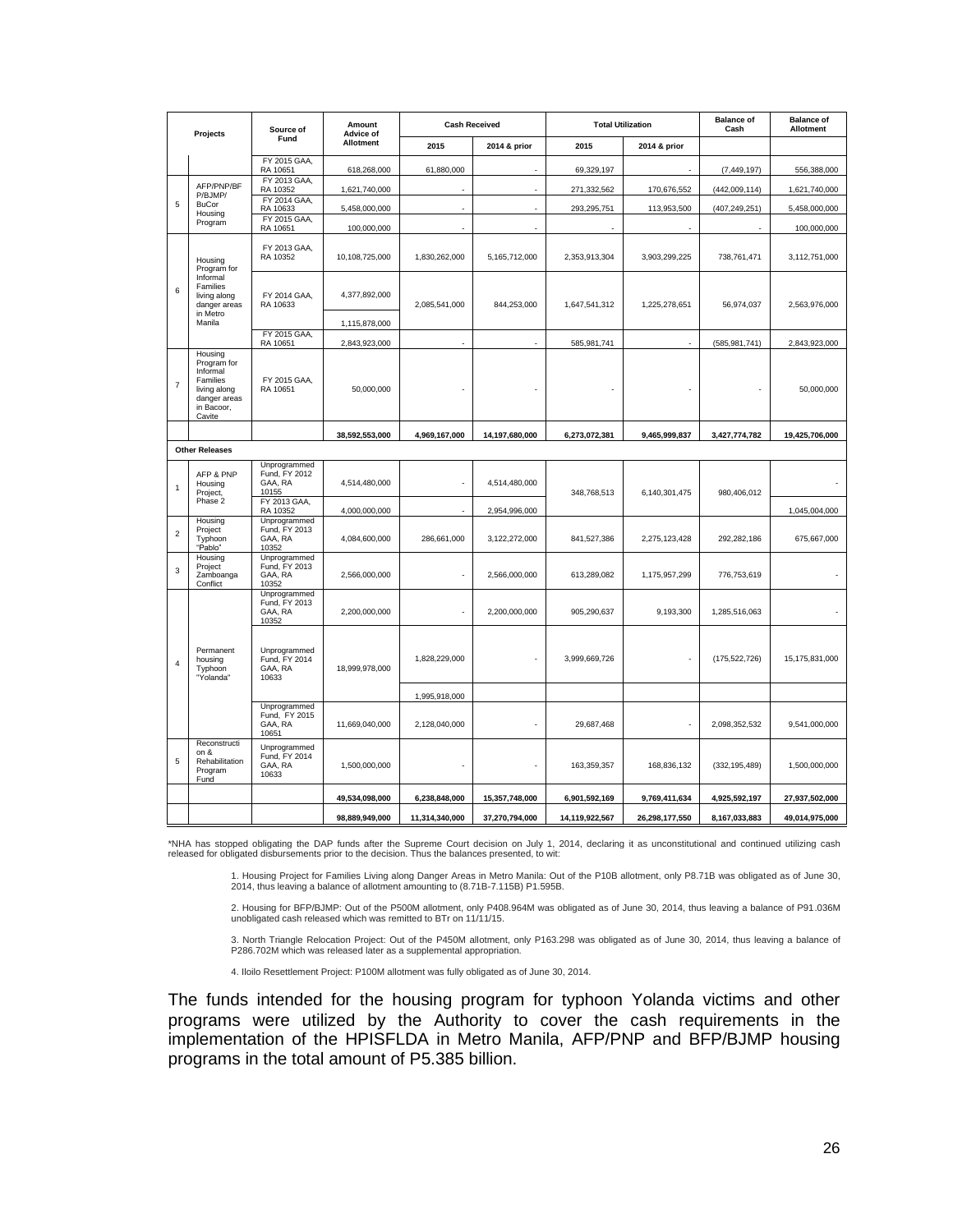#### **22. CORRECTION OF PRIOR YEARS' ERRORS**

This account is broken down as follows:

|                                                 | 2015            | 2014            |
|-------------------------------------------------|-----------------|-----------------|
| Subsidy                                         |                 |                 |
| Northrail/Southrail relocation projects         |                 | (31, 223, 636)  |
| Typhoon Pablo and Yolanda                       | (63,865,970)    |                 |
| Zamboanga Conflict                              | (101, 941, 154) |                 |
| AFP/PNP/BJMP                                    | (335,980,547)   | (308, 141, 282) |
| Informal Settler Families Living in Danger Area | (461,241,291)   | (686, 369, 012) |
| Various resettlement projects                   | (1,011,869,684) | (879, 276, 282) |
| Prior Years' Charges                            |                 |                 |
| Various adjustments                             |                 | (2,479,114)     |
| <b>Donations</b>                                |                 | (12, 872, 105)  |
| Personal services                               | (25,665,969)    | (3,827,428)     |
| Maintenance and other operating expenses        | (41, 188, 089)  | (12, 173, 292)  |
| <b>Prior Years' Credits</b>                     |                 |                 |
| Prior years' amortization interest,             |                 |                 |
| delinguency interest, notarial fees,            |                 |                 |
| service fees, miscellaneous income              | 70,792,178      | 132,621,999     |
| <b>Administration Fee</b>                       |                 | 56,691,942      |
| Income from Joint Venture                       |                 | 1,006,461       |
| Accrued rental and amortization receivable      | (31,926,584)    | (89, 355, 430)  |
| Various adjustments to income                   | (58,406,812)    | (3,919,509)     |
|                                                 | (2,061,293,922) | (1,839,316,688) |

#### **23. FINANCIAL RISK MANAGEMENT**

The Authority has significant exposure to the following risk:

a. Credit Risk – refers that one will default by failing to make the required payments. The risk of financial loss due to inability or unwillingness to settle one's obligation in accordance with the agreed terms. Since the Authority is providing housing assistance to informal settler families and low salaried government employees, the exposure to credit risk is of great magnitude.

The Authority, in managing its credit risk, makes regular review of policies regarding loan restructuring and lowering of interest. Past due accounts are being monitored and evaluated closely. The Authority also engages in livelihood programs to help the beneficiaries meet their daily needs.

- b. Liquidity Risk refers to the possibility that the Authority will encounter difficulty in meeting the obligations associated with its financial liabilities that are settled by delivering cash or another financial asset. The Authority manages liquidity risk by maintaining adequate reserves to meet its currently maturing obligations.
- c. Interest Rate Risk (IRR) is the exposure to adverse movements in interest rates.

Investments – in managing the IRR, the Authority invests in financial institutions with a fixed interest rate agreement either for 30 days or 90 days. Any variation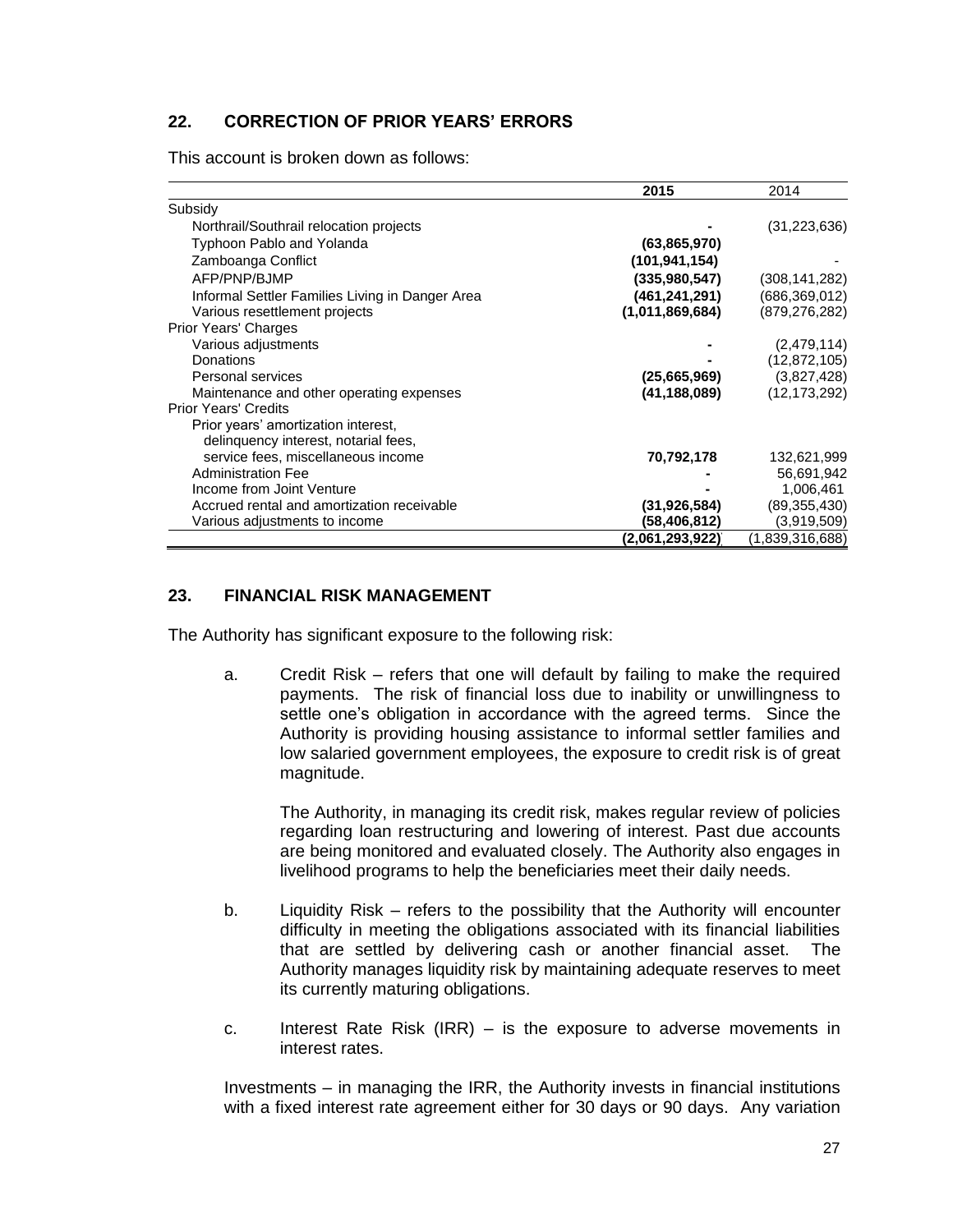in the interest rate will not have a material impact on the net profit of the Authority.

Receivables – interest rate exists in the trade receivables/interest bearing assets due to the change in the assets value resulting from the variability of interest rates. The financial expenses being charged in the cost of assets vary depending on the payment of principal and interest on the borrowings by the Authority.

#### **24. PENDING CASES IN COURT**

As of December 31, 2015, no provision for liability was recognized or taken up in the books for cases in court because the amount cannot be measured reliably, pending court decision. The following are the list of the NHA pending cases:

| NO. | <b>CASE NO. &amp; DOCKET NO.</b>                                                                                           | <b>PROPERTY</b>                                   | <b>DESCRIPTION</b>        |
|-----|----------------------------------------------------------------------------------------------------------------------------|---------------------------------------------------|---------------------------|
| 1.  | NHA vs. A.C. Yulo, et al.<br>Case No. 1355                                                                                 | <b>Bacolod City</b>                               | Expropriation case        |
| 2.  | NHA vs. Ernesto Reyes, et al Civil<br>Case No. 4255                                                                        | Mandurriao Sites & Services<br><b>Iloilo City</b> | <b>Expropriation case</b> |
| 3.  | NHA vs. Jaime Pajara, et al.<br>Civil Case No. 6509<br>CA GR CV No. 07490                                                  | Kadunganan, Sagcahan,<br>Tacloban City, Leyte     | Expropriation case        |
| 4.  | NHA vs. Humberto Villareal, et al.<br>SCA-007-01                                                                           | Poblacion Sur, Ivisan, Capiz                      | Expropriation case        |
| 5.  | NHA vs. Bernabe Noble, et al.<br>Case No. 7847                                                                             | Lapasan, Cagayan de Oro City                      | <b>Expropriation case</b> |
| 6.  | NHA vs. City of Cagayan de Oro,<br>et al. Civil Case No. 7465                                                              | Macabalan,<br>Cagayan de Oro City                 | Expropriation case        |
| 7.  | NHA vs. Casimiro Tamparong, et<br>al. Civil Case No. 7464                                                                  | Puntod,<br>Cagayan de Oro City                    | Expropriation case        |
| 8.  | NHA vs. Celso delos Angeles, et<br>al. Case No. 3906                                                                       | Karangalan, Pasig City                            | <b>Expropriation case</b> |
| 9.  | NHA vs. Aurea Abrera, et al.<br>Case No. 58413                                                                             | West Crame,<br>San Juan, M.M.                     | <b>Expropriation case</b> |
| 10. | NHA vs. Elisa Cabrera Luna, et al.<br>Case No. C-10688                                                                     | Bagong Barrio,<br>Caloocan City                   | <b>Expropriation case</b> |
| 11. | NHA vs. Patricia L. Tiongson, et al.<br>CC No. 87-42018 and CC No.<br>87-42019, RTC Br. 41, Manila (CA<br>GR CV No. 37367) | Tambunting,<br>Tondo, Manila                      | Expropriation case        |
| 12. | NHA vs. Patricia L. Tiongson, et al.<br>CC No. C-87-42017 and CC<br>No. 87-42016, RTC Br. 40, Manila<br>(CA GR CV 37367)   | Sunog Apog,<br>Tondo, Manila                      | <b>Expropriation case</b> |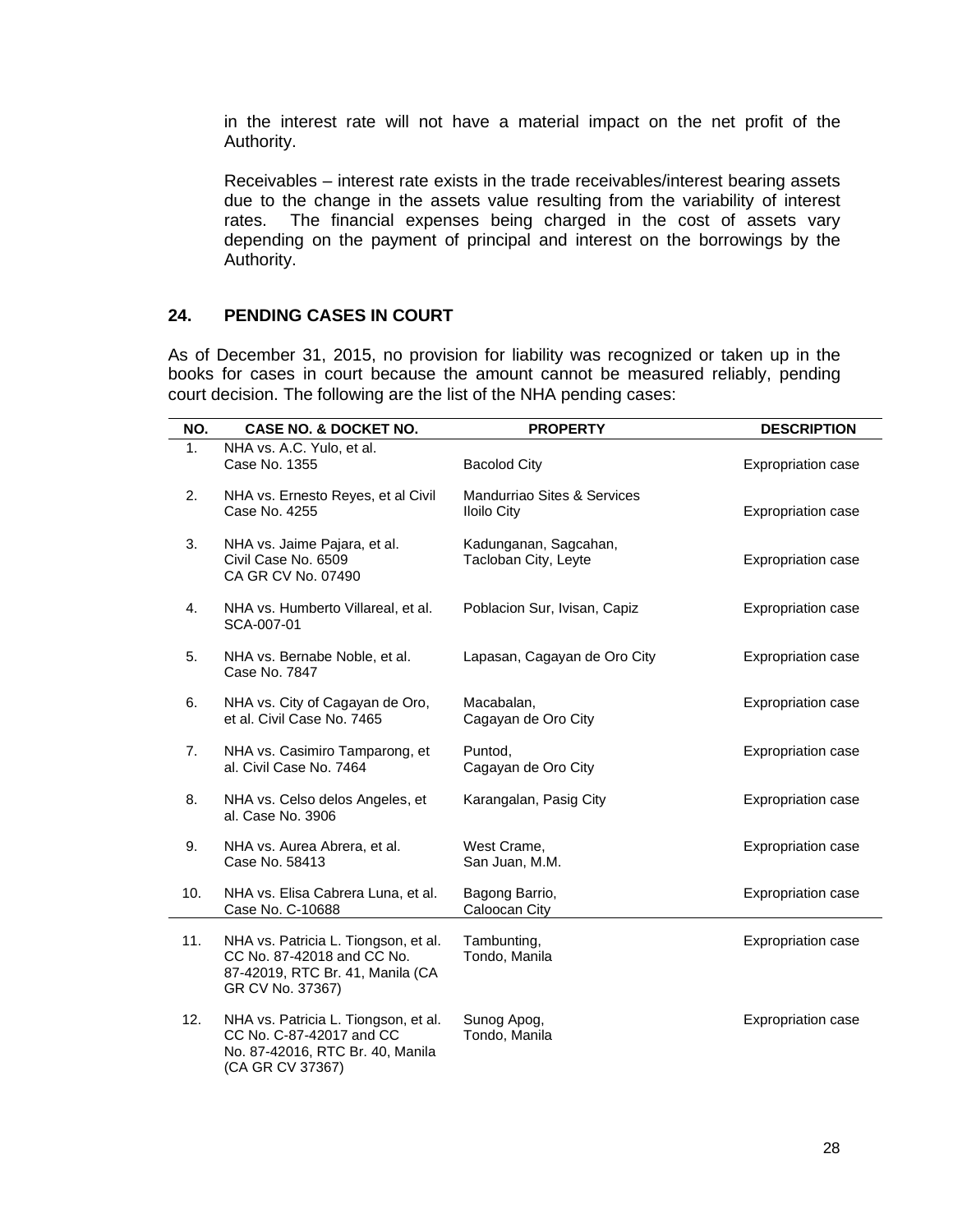| NO.                                                                                                                         | <b>CASE NO. &amp; DOCKET NO.</b>                                                           | <b>PROPERTY</b>                 | <b>DESCRIPTION</b>        |  |  |  |
|-----------------------------------------------------------------------------------------------------------------------------|--------------------------------------------------------------------------------------------|---------------------------------|---------------------------|--|--|--|
| 13.                                                                                                                         | NHA vs. Ruperto Marero, et al.<br>Case No. 27933                                           | Antipolo City                   | Expropriation case        |  |  |  |
| <b>GRACE PARK SUBDIVISION/ BARRIO RODRIGUEZ, CALOOCAN CITY</b><br>Handled by the Office of the government Corporate Counsel |                                                                                            |                                 |                           |  |  |  |
| 14.                                                                                                                         | NHA vs. Domingo Lim, et al.<br>CC No. C-6226 GR No. 116176                                 | Grace Park Subd., Caloocan City | <b>Expropriation case</b> |  |  |  |
| 15.                                                                                                                         | NHA vs. Julia Diez, et al.<br>CA GR CV No. 10200-10212,                                    | Grace Park Subd., Caloocan City | Expropriation case        |  |  |  |
| 16.                                                                                                                         | NHA vs. Fermin Manapat<br>CC No. C-6229,<br>Gr I-10200-10212                               | Grace Park Subd., Caloocan City | Expropriation case        |  |  |  |
| 17.                                                                                                                         | Rosemarie A. Guanzon, et al<br>C-6226 & C-6225<br>GR No. 110462-74                         | Grace Park Subd., Caloocan City | Expropriation case        |  |  |  |
| 18.                                                                                                                         | NHA vs. Maximo Loberanes, et al<br>C No. 6231, CA GR No. 10200-<br>10212                   | Grace Park Subd., Caloocan City | Expropriation case        |  |  |  |
| 19.                                                                                                                         | NHA vs. Cesario Vega, et al.<br>CC No. C-6435, CA GR CV 10200-<br>10212 (consolidated)     | Grace Park Subd., Caloocan City | Expropriation case        |  |  |  |
| 20.                                                                                                                         | NHA vs. Conrado Ng Sinco,<br>CC No. C-6234                                                 | Grace Park Subd., Caloocan City | <b>Expropriation case</b> |  |  |  |
| 21.                                                                                                                         | NHA vs. Alfredo de Guzman et al.<br>CC No. C-6435, CA GR CV 10200-<br>10212 (consolidated) | Grace Park Subd., Caloocan City | Expropriation case        |  |  |  |
| 22.                                                                                                                         | NHA vs. Dominador Ramos<br>CC No. C-6228, CA GR CV<br>10200-10212 (consolidated)           | Grace Park Subd., Caloocan City | Expropriation case        |  |  |  |
| 23.                                                                                                                         | NHA vs. Carcco Motors Sales, Inc.<br>Now Philtrust Bank,<br>CC No. C-6236                  | Grace Park Subd., Caloocan City | Expropriation case        |  |  |  |
| 24.                                                                                                                         | NHA vs. Virginia Castro, et al.,<br>CC No. C-6226, CA GR CV<br>116176                      | Grace Park Subd., Caloocan City | Expropriation case        |  |  |  |
| 25.                                                                                                                         | NHA vs. Angelita Puno, et al<br>C-6232, CA GR CV 10200-<br>10212                           | Grace Park Subd., Caloocan City | Expropriation case        |  |  |  |
| 26.                                                                                                                         | NHA vs. Juan Puno et al,<br>C-6238, CA GR CV 10200-<br>10212                               | Grace Park Subd., Caloocan City | Expropriation case        |  |  |  |
| 27.                                                                                                                         | NHA vs. Leoncia F. Cesar, et al<br>C-6435, CA GR CV-10200-<br>10212                        | Grace Park Subd., Caloocan City | <b>Expropriation case</b> |  |  |  |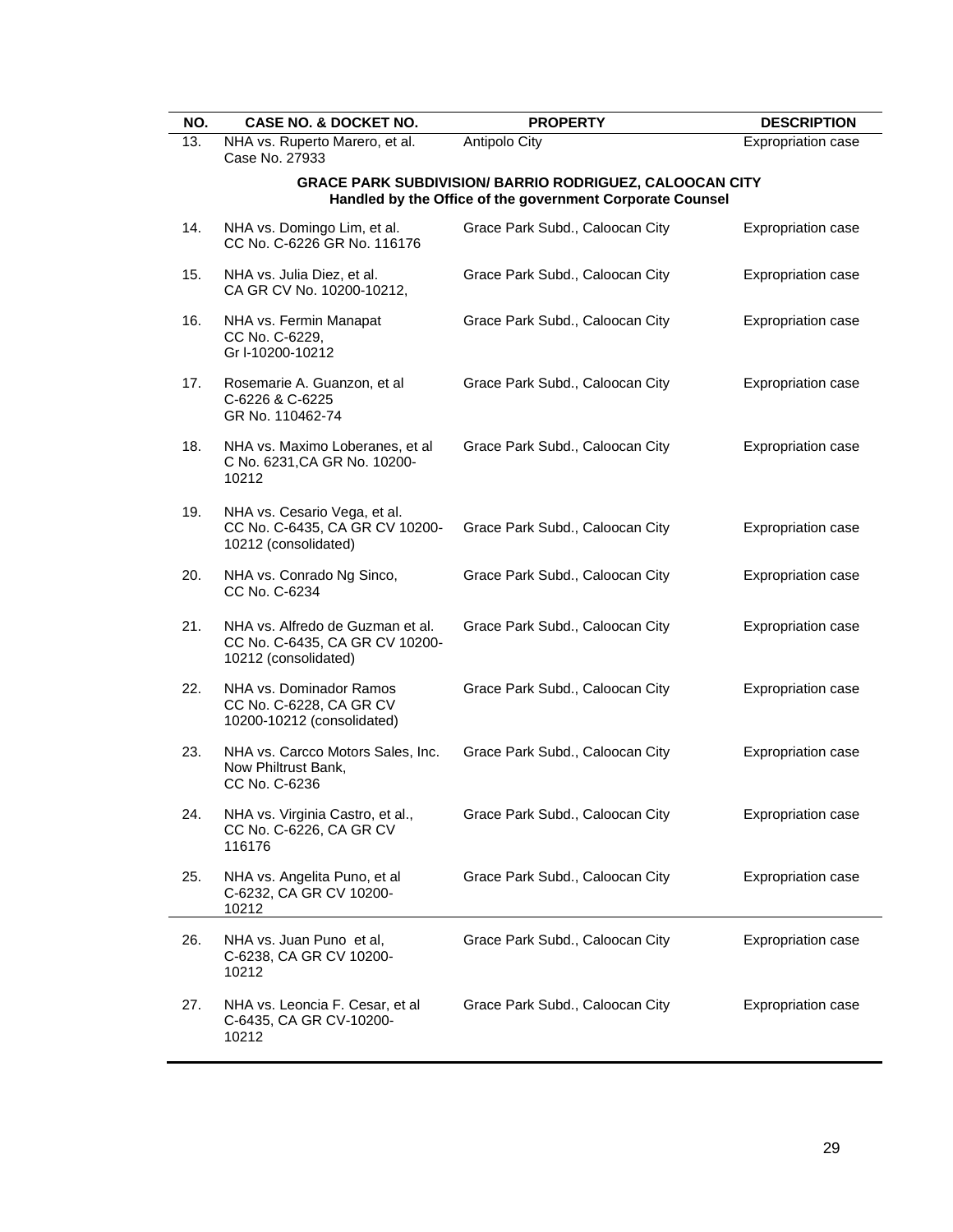### **25. SUPPLEMENTARY INFORMATION REQUIRED UNDER BUREAU OF INTERNAL REVENUE REGULATION NOS. 15-2010 AND 19-2011**

In compliance to the above regulations, the following taxes and withholding taxes were paid and accrued in CY 2015:

| Taxes paid in 2015                       |               |
|------------------------------------------|---------------|
| On compensation                          | 71,159,838    |
| Expanded                                 | 76,789,125    |
| VAT and other percentage tax             | 42,230,665    |
|                                          | 190,179,628   |
| Add: Taxes withheld (to be paid in 2016) |               |
| On compensation                          | 3,595,400     |
| Expanded                                 | 12,937,156    |
| VAT and other percentage tax             | 5,445,061     |
|                                          | 21,977,617    |
|                                          | 212, 157, 245 |

The NHA, being the primary government agency in charge of providing housing for the underprivileged and homeless, shall be exempted from the payment of all fees and charges of any kind, whether local or national, such as income and real taxes. All documents or contracts executed by and in favor of the NHA shall also be exempted from the payment of documentary stamp and registration fees, including fees required for the issuance of transfer certificates of titles per Section 19 of Republic Act (RA) 7279, otherwise known as the Urban Development and Housing Act of 1992, Providing Tax Incentives to Government-Owned and Controlled Corporations and Local Government Units as well as Private Mortgage Program, amending for the purpose pertinent provisions of Sections 2.4 and 5 of Revenue Regulations No. 9-93.

#### **26. GSIS**

National Housing Authority has complied with the GSIS regulations on the proper deductions of GSIS premiums from the salaries of employees and the timely remittances thereof to the GSIS in accordance with RA No. 8291.

#### **27. Pag-IBIG**

The statutory deductions withheld from the salaries of employees were remitted to the Home Development Mutual Fund (HDMF/Pag-IBIG) as required under the Presidential Decree No. 1752.

#### **28. PHILHEALTH**

Management remitted the Philhealth personal and corporate share contributions on a monthly basis as required under Sec. 20 (b) Title III, Rule III of the Revised Implementing Rules and Regulations of RA No. 9241.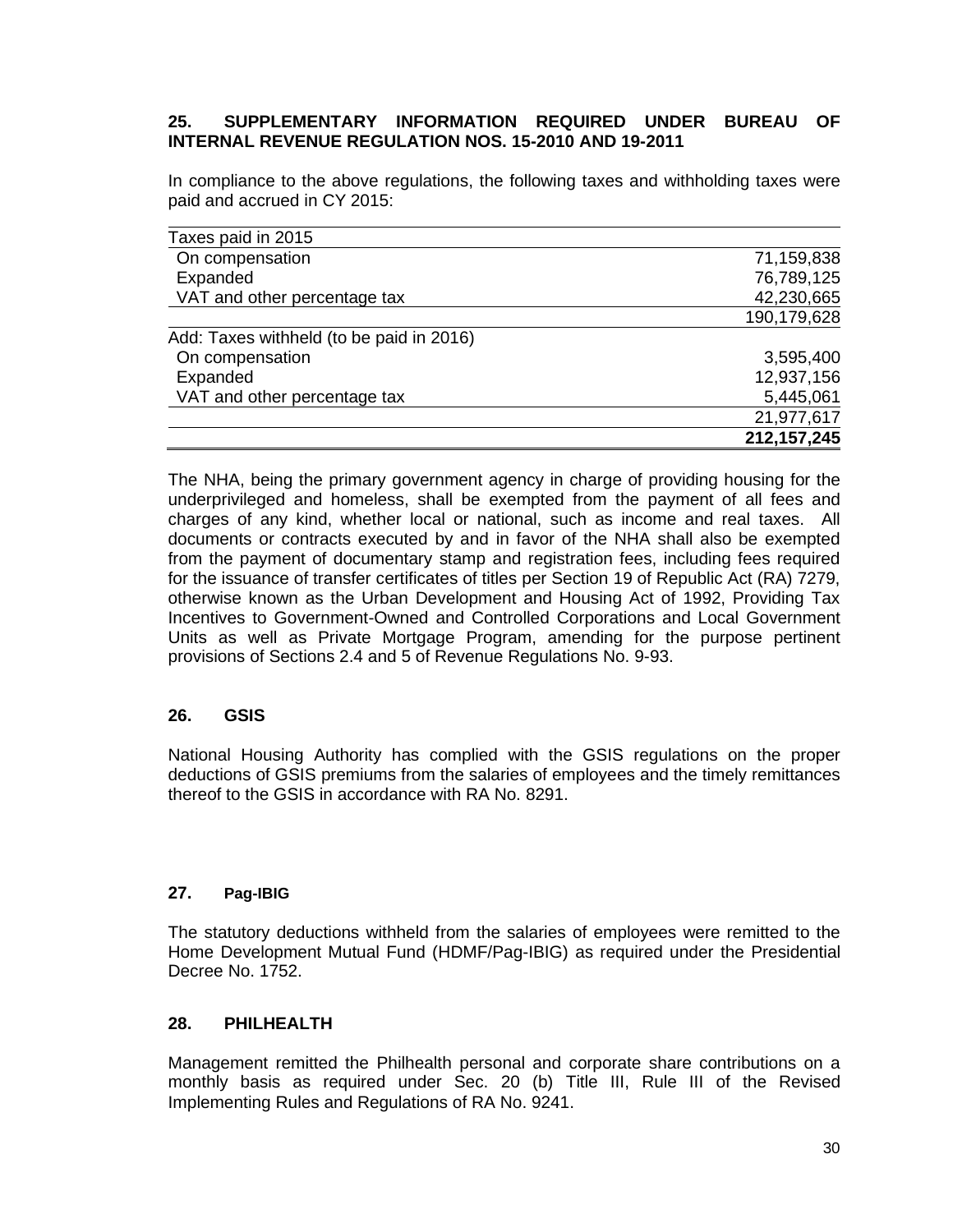### **29. TRUST FUNDS**

### **29.1 NATIONAL GOVERNMENT CENTER (NGC)**

On March 29, 2005, the Home Guaranty Corporation (HGC) transferred to the NHA the operation and management of the National Government Center (NGC) Housing Project, by virtue of Republic Act No. 9207, otherwise known as the National Government Center (NGC) Housing and Land Utilization Act of 2003. Under this Act, the NHA was made the trustee of the NGC Housing Project (East and West) excluding those where the Home Guaranty Corporation (HGC) has acquired proprietary interest.

Prior to its transfer to NHA, the NGC Housing Project came into existence by virtue of Proclamation No. 137 dated August 11, 1987, thereby segregating lands covering more or less 150 hectares from the National Government Center situated at West of Commonwealth Avenue, Quezon City to be utilized as socialized housing for the beneficiaries living thereat. In April 1998, Proclamation No. 1169 was issued excluding additional portion of land in the east side (approximately 238 hectares) and declaring the same for development and disposition into a mixed use for government complexes, buildings and offices, socialized housing and other purposes.

|                                    |              |                 | Increase/   |
|------------------------------------|--------------|-----------------|-------------|
| <b>Particulars</b>                 | 2015         | 2014            | (Decrease)  |
| <b>Financial Position</b><br>А.    |              |                 |             |
| Assets                             | 827,675,848  | 742,813,714     | 84,862,134  |
| Liabilities                        | 904,997,072  | 904,762,465     | 234,607     |
| Equity                             | (77,321,224) | (161, 948, 751) | 84,627,527  |
| <b>Results of Operations</b><br>В. |              |                 |             |
| Revenue from general income        | 101,828,174  | 6,869,510       | 94,958,664  |
| Operating expenses                 | 18,895,192   | 20,884,345      | (1,989,153) |
| Gain/ (Loss) from operations       | 82,932,982   | (14, 014, 835)  | 96,947,817  |
| Other income                       | 904,624      | 1,277,969       | (373,345)   |
| Net Income (Loss)                  | 83,837,606   | (12, 736, 866)  | 96,574,472  |

The financial position of NGC and the results of its operations are as follows:

#### **29.2 PINATUBO PROJECT MANAGEMENT OFFICE (PPMO)**

Executive Order No. 552 dated August 1, 2006, mandates the Housing and Urban Development Coordinating Council (HUDCC) to transfer the administration and management of the Mt. Pinatubo Lowland Communities and all other functions performed by the Pinatubo Project Management Office (PPMO) to the National Housing Authority (NHA).

The NHA shall establish a Trust Fund for the Mt. Pinatubo and maintain a separate set of books independent from the books and records of the NHA.

The HUDCC turned-over 14 lowland resettlement sites, various assets, liabilities and capital as of July 31, 2006. Recording of assets and liabilities were taken up in the